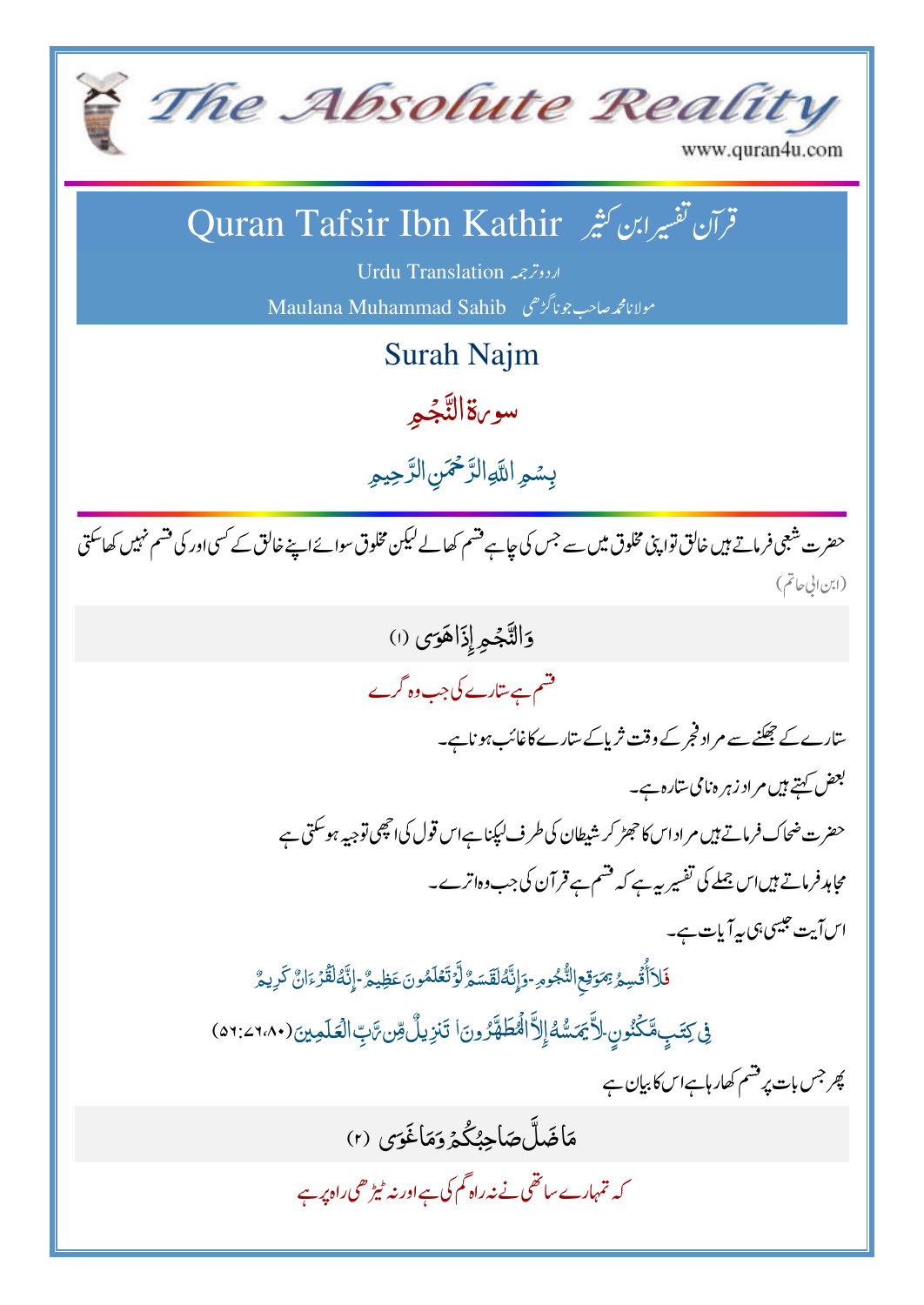آنحضرت صلی اللہ علیہ وسلم نیکی اور رشد و ہدایت اور تابع حق ہیں وہ بے علمی کے ساتھ کسی غلط راہ لگے ہوئے یا باوجو د علم کے ٹیڑ ھاراستہ اختیار کئے ہوئے نہیں ہیں۔آپ گمر اہ نصرانیوںاور حان بوجھ کر خلاف حق کرنے والے یہود بوں کی طرح نہیں۔آپ کاعلم کامل آپ کاعمل مطابق علم آپکاراستہ سیدھاآپ عظیم الشان شریعت کے شارع، آپاعتدال والی راہ حق پر قائم۔ وَمَايَنْطِقُ عَنِ الْهَوَى (٣) اور نہ دہ ای<sup>تی خ</sup>واہش سے کو ئی بات کہتے ہیں۔ إِنْ هُوَ إِلَّا وَحُيُّ يُوحَى (٣) وہ توصرف وی ہے جواتاری جاتی ہے۔ آپ کا کوئی قول کوئی فرمان اپنے نفس کی خواہش اور ذاتی غرض سے نہیں ہو تابلکہ جس چیز کی تبلیغ کا آ پکو حکم اللی ہو تاہے آپ اسے ہی زبان سے نکالتے ہیں جو وہاں سے کہاجائے وہی آپ کی زبان سے اداہو تاہے کمی بیشی زیاد تی نقصان سے آپ کاکلام پاک ہو تاہے، مسنداحمہ میں ہے کہ رسول اللہ صلی اللہ علیہ وسلم نے فرمایا: ایک شخص کی شفاعت سے جو نبی نہیں ہیں مثل د و قبیلوں کے باد ومیں سےایک قبیلے کی گنتی کے پرابرلوگ جن**ت می**ں داخل ہوں گے۔ قبیلہ ربیعہ اور قبیلہ مصراس پرایک شخص نے کہاکیار بیعہ مصر میں سے نہیں ہیں؟ آپ صلی للڈ علیہ وسلم نے فرمایا میں تووہی کہتاہوں جو کہتاہوں۔ مند کی اور حدیث میں ہے حضرت عبداللہ بن عمروفرماتے ہیں میں حضور صلی اللہ علیہ وسلم سے جو کچھ سنتا تھااسے حفظ کرنے کے لئے لکھ لبا کرتاتھا پس بعض قریشیوں نے مجھے اس سے روکااور کہا کہ رسول اللہ صلی اللہ علیہ وسلم ایک انسان ہیں جھی کبھی نمصے اور غضب میں بھی کچھ فرمادیا کرتے ہیں چنانچہ میں لکھنے سے رک گیا پھر میں نےاس کاذ کر رسول اللہ صلی اللہ علیہ وسلم سے کیاتوآپ نے فرما پالکھ لیا کر واللہ کی قسم جس کے ہاتھ میں میر ی جان ہے میر ی زبان سے سوائے حق بات کے اور کوئی کلمہ نہیں نکلتا ہہ حدیث ابود اؤداورابن اپی شیبہ میں بھی ہے بزار میں ہے کہ رسول اللہ صلی اللہ علیہ وسلم نے فرمایا میں تہمیں جس امر کی خبر اللہ تعالٰی کی طرف سے دوں اس میں کوئی شک وشبہ نہیں ہو تا۔ مسنداحمہ میں ہے کہ آپ نے فرمایامیں سوائے حق کے اور کچھ نہیں کہتا۔ اس پر بعض صحابہ نے کہاحضور صلی للڈ علیہ وسلم نہیں نہیں ہم سے خوش طبعی بھی کرتے ہیں۔ آب نے فرمایااس وقت بھی میر ی زبان سے ناحق نہیں نکلتا۔ عَلَّمَهُشَدِينُ|لَقُوَى (٥) <u>اسے یوری طاقت والے فرشتے نے سکھایا۔</u>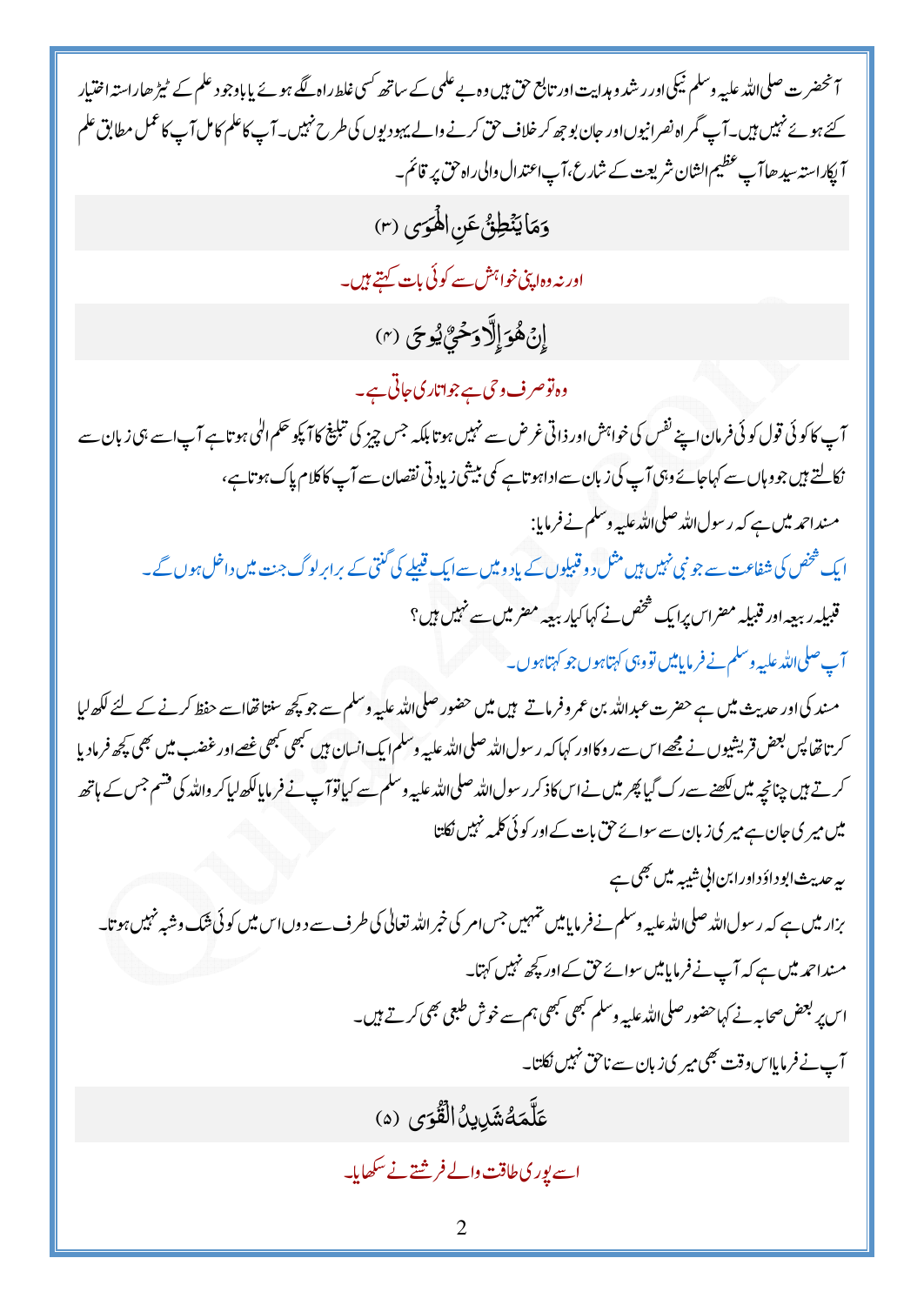### دُومِرَّةِفَاسْتَوَى (٢)

جوز ورآ درہے پھر وہ سیدھاکھڑ اہو گیا۔ اللہ تعالیٰ فرماتاہے کہ حضرت محمد رسول اللہ صلی اللہ علیہ وسلم کے معلم حضرت جبر ائیل علیہ السلام ہیں۔ جیسے اور حکمہ فرمایاہے إِنَّهُ لَقَوْلُ مَسْوِلِ كَرِيمٍ - ذِى قُوَّةٍ عِندَذِى الْعَرْشِ مَكِينٍ - مُّطَحِثَمَّ أَمِينِ (١٩،٢١:١٩) پیرقرآن ایک بزرگ زورآور فرشتے کا قول ہے جومالک عرش کے ہاں باعزت سب کاماناہواہے وہاں معتبر ہے یہاں بھی فرمایادہ قوت والا ہے آیت ڈُو عِدَّ قِا کیا ایک تفسیر تو یہی ہے د وسر کی ہے کہ وہ خوش شکل ہے حديث ميں بھي ہِدَّ ةِ كالفظاً باہے حضور صلى اللہ عليہ وسلم فرماتے ہيں لَاتَحِلُّ الصَّدَقَةُ لِغَنِي وَلَالِذِي مِرَّةٍ سَوِي صدقہ مالداریراور قوت والے تندرست پر حرام ہے۔ پھر وہ سیدھے کھڑے ہو گئے یعنی حضرت جبر ائیل علیہ السلام۔ وَهُوَبِالْأُنُّقِ الْأَعْلَى (2) اور وہ ہلند آسان کے کنار وں پر تھا۔ اور وہ ہلند آسان کے کنار وں پر تھے جہاں سے صبح چڑ ھتی ہے جو سورج کے طلوع ہونے کی جگہ ہے ابن الی حاتم میں ہے حضرت عبد الله بن مسعود فرماتے ہیں آ خصرت صلى <sub>ال</sub>ل<sub>ّد عليه وسلم نے حضرت جبرائيل کوان کی اصلی صورت میں صرف د ود فعہ ديکھا ہے ايک مرتبہ آپ کی خواہش پرامين <sub>اللّٰہ</sub></sub> اپنی صورت میں آپ کود کھائی دیئے آسانوں کے تمام کنارےانکے جسم سے ڈھک گئے تھے۔ دوبارہاس وقت جبکہ آپ کولے کر حضرت جبر ائیل اوپر چڑھے تھے۔ به مطلب آيت دَهُوَ بِالْأُفُقِ الْأَعْلَى كَا امام ابن جریر نےاس تفسیر میں ایک ایسا قول کہاہے جو کسی نے نہیں کہااور خود انہوں نے بھی اس قول کی اضافت دوسرے کی طرف نہیں کی ان کے فرمان کا ماحصل ہیرہے کہ جبرائیل اور آنحضرت صلی اللہ علیہ وسلم دونوں آسانوں کے کناروں پر سیدھے کھڑے ہوئے تھے اور بیر واقعہ معراج کی رات کاہے امام ابن جریر کیاس تفسیر کی تائید کسی نے نہیں کی گوامام صاحب نے عربیت کی حیثیت سےاسے ثابت کیاہےاور عربی قواعد سے بیر بھی ہو سکتاہے لیکن ہے ہہ واقعہ کے خلاف اس لئے کہ یہ دیکھنامعراج سے پہلے کا ہے اس وقت رسول اللہ صلی اللہ علیہ وسلم زمین پر تھے آپ کی طرف جمرائیل اترے تھےاور قریب ہو گئے تھےاورا پنی اصلی صورت **میں ت**ھے چ*ھ سوپر نتھ پھر اسکے* بعد د وبارہ سدر ۃاکمنتہی کے پاس معراج والی رات دیکھا تھا۔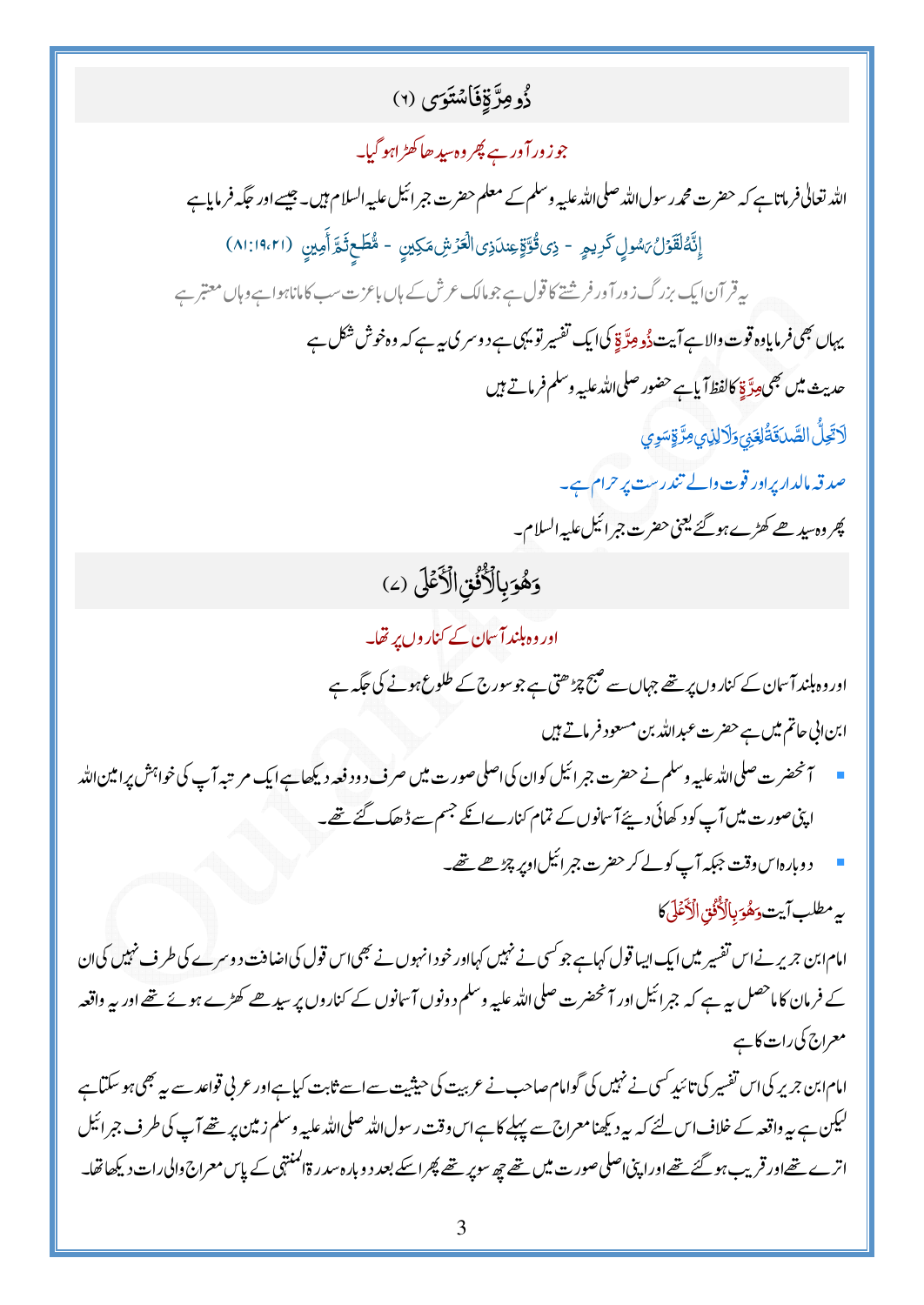پے تودوسر ی مر تبہ کادیکھناتھالیکن پہلی مر تبہ کادیکھناتوشر وع رسالت کے زمانہ کے وقت کا ہے

پہلی وحی آیت اقد ابامہ پر کی چند آیتیں آپ پر نازل ہو چکی تھیں پھر وحی بند ہو گئی تھی جس کاحضور صلی اللہ عليه وسلم کو بڑاخیال بلکہ بڑاملال تھا یہاں تک کہ کٹی دفعہ آپ کاارادہ ہواکہ پہاڑسے گریڑوں لیکن بروقت آسان کی طرف سے حضرت جبرائیل کی بیہ نداسنائی دیتی کہ اے محمہ ( صلى اللہ علیہ وسلم ) آپ اللہ کے سیچر سول ہیں اور میں ج<sub>ر</sub>ائیل ہوں۔ آپ کاغم غلط ہو جاتادل پر سکون اور طبیعت میں قرار ہو جاتاوا <sup>پ</sup>س چلے آتے۔ لیکن پھر کچھ دنوں کے بعد شوق دامنگیر ہوتااور وحی الٰہی کی لذت یاد آتی تونکل کھڑے ہوتےاور یہاڑیر سے اپنے آپ گراد پناجا بتے اور اسی طرح حضرت جبرائیل تسکین و تسلی کر دیاکرتے۔ یہاں تک کہ ایک مر تبہ ابلح میں حضرت جبرائیل اپنی اصلی صورت میں ظاہر ہو گئے جھ سوپر تھے جسامت کے آسان کے تمام کنارے ڈھک لئے تھےاب آپ سے قریب آگئےاوراللہ عزوجل کی وحی آپ کو پہنچائی اس وقت حضور صلى الله عليه وسلم کواس فرشتے کی عظمت وحلالت معلوم ہو ئی اور حان گئے کہ اللہ کے نزد یک بیہ کس قدر بلند مرتبہ ہے۔ پھراللہ تعالیٰ نے جووحی فرمانی جاہی وہ فرمائی۔

مسند میں ہے کہ حضور صلی اللہ علیہ وسلم نے حضرت جبرائیل کواپنی اصلی صورت میں دیکھا ہےان کے چھ سوپر تھے ہرایک ایساجس میں آسان کے کنارے پر کر دیئے تھےان سے ز مر د موتی اور مر وارید حجمڑ رہے تھے۔

اور روایت میں ہے کہ حضور صلی اللہ علیہ وسلم نے جبرائیل صلی اللہ علیہ وسلم سے خواہش کی کہ میں آپ کو آپ کی اصلی صورت میں دیکھناجاہتا ہوں حضرت جمرائیل نے فرمایلاللہ تعالی سے د عائیجئے آپ نے دعا کی تومشر ق کی طرف سے آپ کو کوئی چیز او نچی بھی گی اور پھیلتی ہو ئی نظر آ ئی جسے دیکھ کر آپ بے ہوش ہو گئے جبر ائیل فوراً آئےاور آپ کوہوش میں لائےاور آپ کی رخسار وں سے لعاب مبارک د ور کیا۔ ابن عساکر میں ہے :

ابولہبادراس کابیٹاعتبہ شام کے سفر کی تیار پاں کرنے لگےاس کے بیٹے نے کہاسفر میں جانے سے پہلےایک مر تبہ ذرامحمر( صلىالله عليه وسلم ) کےاللہ کوان کے سامنے گالیاں تودے آؤں چنانچہ ہہ آیااور کہااے محمہ جو قریب ہوااور اترااور دو کمانوں کے برابر بلکہ اس سے بھی زیاد ہ نزد یک آ گیامیں تواس کا منکر ہوں(چو نکہ بیرنانجارسخت بےادب تھااور بار بار گساخی سے پیش آتا تھا) حضور صلی الله علبيه وسلم کی زبان سےاس کے لئے بد دعانکل گئی کہ باری تعالٰی اپنے کتوں میں سے ایک کمااس پر مقرر کر دے، یہ جب لوٹ کر اپنے باپ کے پاس آ یااور ساری باتیں کہہ سنائیں تواس نے کہابیٹااب مجھے تو تیر ی جان کااندیشہ ہو گیااس کی د عار دنہ جائے گی،

اس کے بعد سے قافلہ یہاں سے روانہ ہوا شام کی سرزمین میں ایک راہب کے عبادت خانے کے پاس پڑاؤ کیاراہب نے ان سے کہا یہاں تو بھیڑ پئےاس طرح پھرتے ہیں جیسے کمریوں کے رپوڑ تم یہاں کیوں آ گئے؟

ابولہب ہیہ سن کر ٹھٹک گیااور تمام قافلے والوں کو جمع کرکے کہاد یکھومیرے بڑھاپے کاحال تہہیں معلوم ہےاور تم جانتے ہو کہ میرے کیسے پچھ حقوق تم پر ہیں آج میں تم سے ایک عرض کر تاہوںامید کر تاہوں کہ تم سب اسے قبول کروگے بات ہے ہے کہ مدعی نبوت نے میرے حکمر گوشے کے لئے بد دعا کی ہےاور مجھےاس کی جان کاخطرہ ہے تم اپناسب اساب اس عبادت خانے کے پاس جمع کر واور اس پر میرے پیارے بچے کو سلاؤاور تم سب اس کے ار د گرد پہراد ولو گوں نے اسے منظور کر لیاہے اپنے سب جتن کر کے ہو شیار رہے کہ اجانک شیر آ یااور سب کے منہ سو نکھنے لگاجب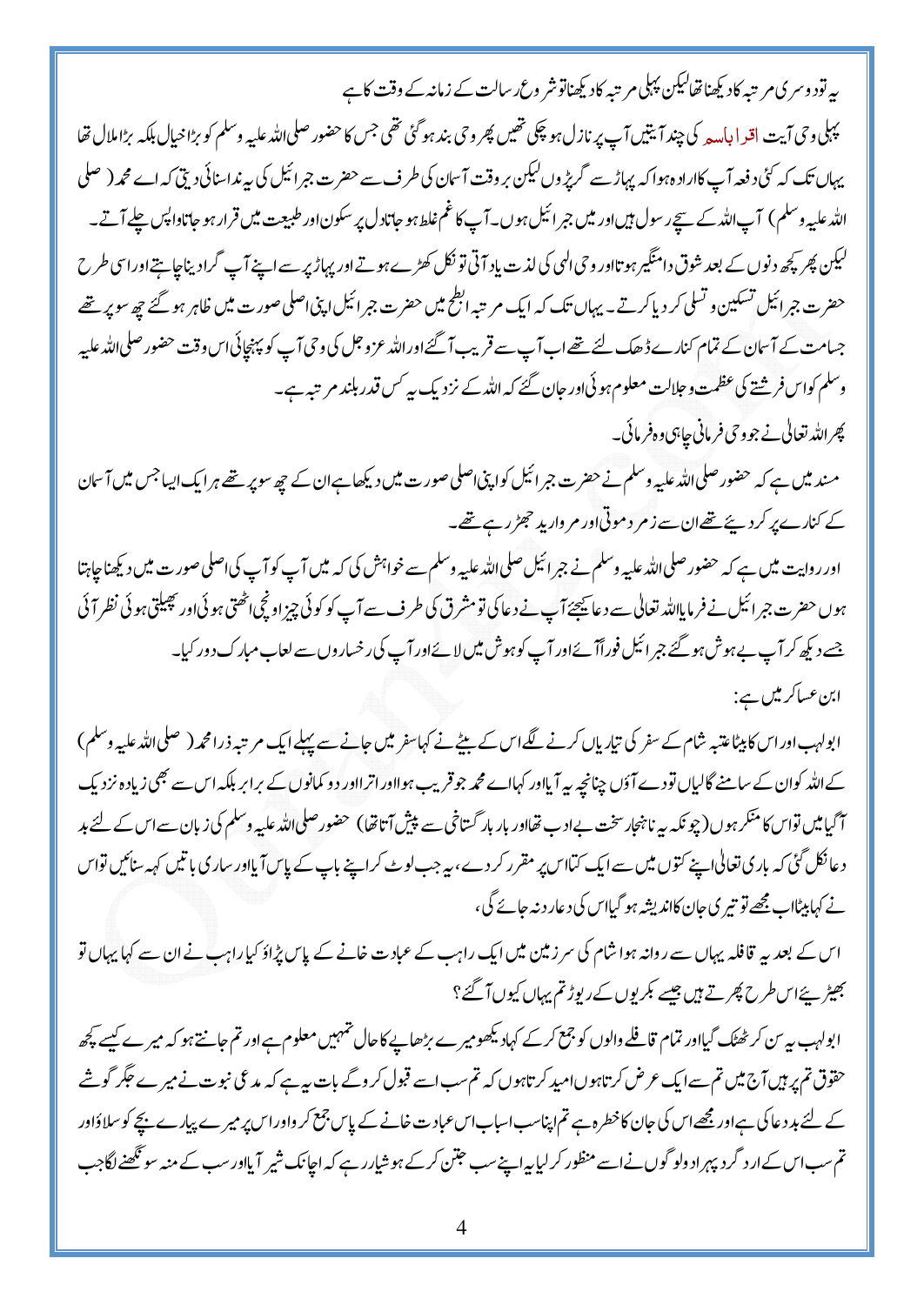سب کے منہ سونگھ چکااور گویاجسے تلاش کرر ہاتھااسے نہ پایاتو پچھلے پیروں ہٹ کر بہت زور سے جست کیااورا یک چھلا نگ میںاس مچان پر پہنچ گیا وہاں حاکراس کا بھی منہ سو نگھااور گو باوہیااس کامطلوب تھا پھر تواس نے اس کے پر نتھےاڑاد سے، چر بھاڑ کر ٹکڑے کلڑے کر ڈالا،اس وقت ابو لہب کہنے لگاس کاتو مجھے پہلے ہی یقین تھا کہ محمہ صلی اللہ علیہ وسلم کی بد د عاکے بعد بیہ نیچ نہیں سکتا۔

ثُمَّ دَنَافَتَدَلِّ (٨)

*پھر نزدیک ہو*ااوراترآیا۔

فَكَانَ قَابَ قَوْسَيْنِ أَوۡ أَدۡنَى (٩)

<sup>لپ</sup>س وہ د و کمانوں کے بفترر فاصلہ پر رہ گیابلکہ اس سے بھی کم۔

پھر فرماناہے کہ حضرت جمرائیل آنحضرت صلی اللہ علیہ وسلم سے قریب ہوئےاور زمین کی طرف اترے یہاں تک کہ حضور صلى الله علیه وسلم کےاور حضر ت جبر ائیل کے در میان صرف د و کمانوں کے برابر فاصلہ رہ گیا ہلکہ اس سے بھی زیاد ہ نزد کی ہوگئی ی ہاں لفظاًوْ جس کی خبر دی جاتی ہےاس کے ثابت کرنے کے لئے آیاہےاوراس پر جو زیادتی ہواس کے نفی کے لئے جیسے اور حکمہ ہے ثُمَّ قَسَتْ قُلُوبُكُمْ قِن بَعْدِدِلِكَ فَهِيَ كَالْجَبَارَةِ أَوْ أَشَلّْ قَسْوَةً (٣:٤٢)

پھراس کے بعد تمہارے دل سخت ہو گئے پس وہ مثل پتھر وں کے ہیں آیت أَوْ أَهْدَلّْ قَسْوَةً لِلکہ اس سے بھی زیادہ سخت یعنی پتھر سے کم کسی صورت میں نہیں بلکہ اس سے بھی شختی میں بڑھے ہوئے ہیں

ایک اور فرمان ہے

يَّخْشَوْنَ النَّاسَ كَخَشْبَةِ اللَّهَ أَوْ أَشَلَّخَشُبَةً (ے2: r)

وہلوگوں سےابساڈرتے ہیں جیسا کہ اللہ سے آیت أَوْ أَہْدَلَّ خَيفُہَةً بِلَكہ اس سے بھی زیادہ۔

اور جگہ ہے

وَأَمْسَلْنَهُ إِلَى مِأْثَةِ أَلْفٍ أَوْيَزِيدُونَ (٣٤:١٣٤)

ہم نےانہیں ایک لا کھ کی طرف بھیجا بلکہ زیادہ کی طرف لیعنی وہا یک لا کھ سے کم تو تھے ہی نہیں بلکہ حقیقتاً وہا یک لا کھ تھے پااس سے زیاد ہی زیاد ہے۔ پس اپنی خبر کی تحقیق ہے شک وتر د دے لئے نہیں خبر میں اللہ کی طرف سے شک کے ساتھ بیان نہیں ہو سکتا۔ بیہ قریب آنے والے حضرت ج<sub>بر ا</sub>ئیل تھے جیسے ام المو منین عائشہ ،ابن مسعود ،ابوذرابوہریرہ رضوان اللہ علیہم اجمعین کافرمان ہے اوراس بابت کی حدیثیں بھی عنقریب ہم وار دکریں گے انشاءاللہ تعالی۔ صحیح مسلم میں حضرت ابن عباس ؓ سے مر وی ہے :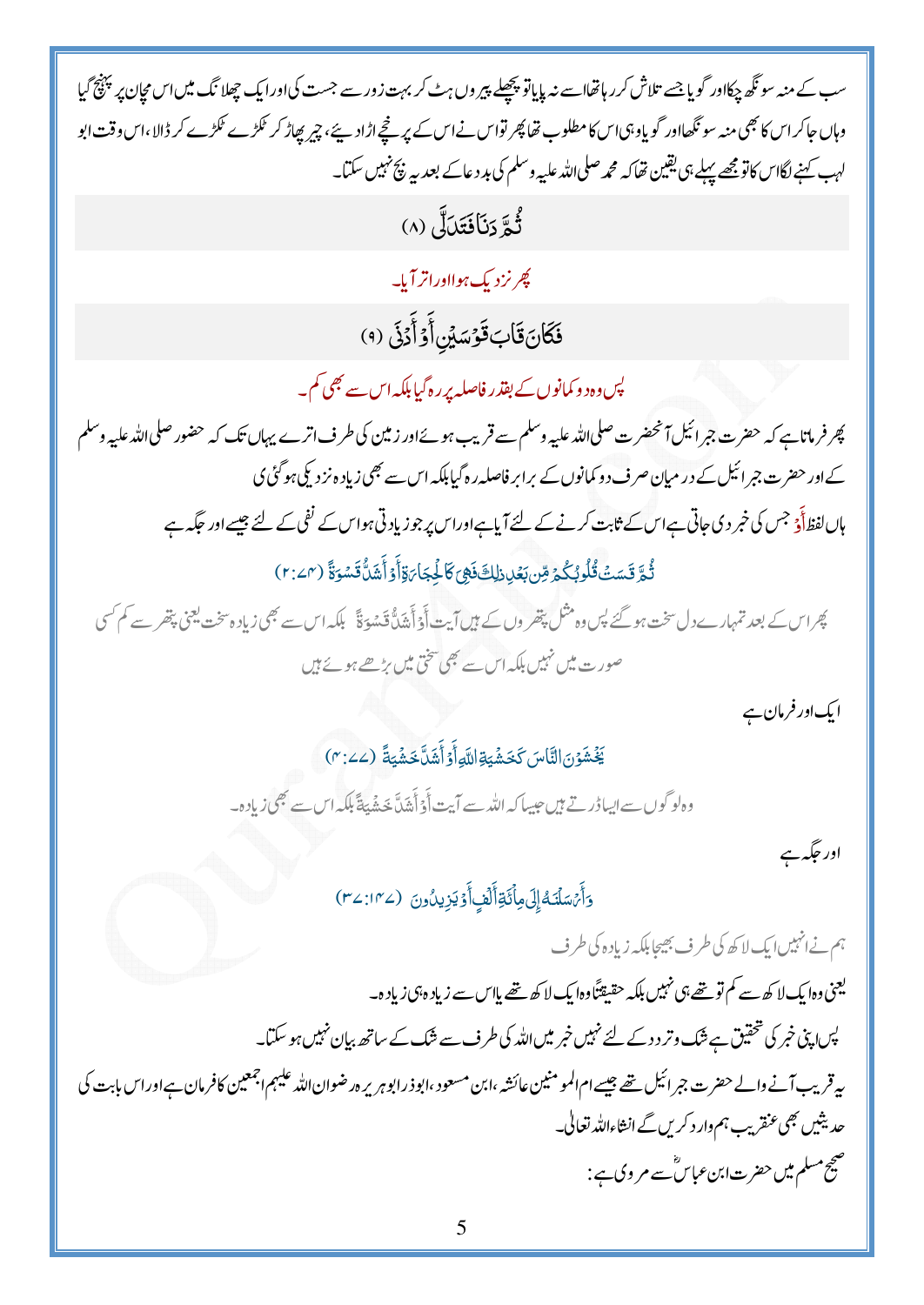حضور صلىالله عليه وسلم نے اپنے دل سے اپنے رب کود ود فعہ ديکھاجن ميں سے ايک کابيان اس آيت ڏُڪرَ دَنَا ميں ہے۔

حضرت انسؓ والی معراج کی حدیث میں ہے پھر اللہ تعالٰی رب العزت قریب ہوااور پنچے آپااور اسی لئے محد ثبین نے اس میں کلام کیاہےاور کئی ایک غرابتیں ثابت کی ہیںاورا گرثابت ہو جائے کہ یہ صحیح ہے تو بھی دوسرے وقت اور دوسرے واقعہ پر محمول ہو گیااس آیت کی تفسیر نہیں کہی حاسکتی۔ یہ واقعہ تواس وقت کاہے جبکہ رسولﷲ معلیاللہ علیہ وسلم زمین پر تھے نہ کہ معراج والی رات کا۔ کیو نکہ اس کے بیان کے بعد ہی فرمایاہے ہمارے نبی نےاسے ایک مرتبہ اور بھی سدر ۃاکمنتہیٰ کے پاس دیکھاہے پس یہ سدر ۃاکمنتہیٰ کے پاس دیکھناتو واقعہ معراج کاذ کرہےاور پہلی مرتبہ کا دیکھناپہ زمین پر تھا۔

حضرت عبداللہ بن مسعودٌفرماتے ہیں کہ حضور صلی اللہ علیہ وسلم نے فرمایامیں نے جبر ائیل کو دیکھاان کے چھ سوپر تھے، حضرت عائشہؓ فرماتی ہیں نبی صلی اللہ علیہ وسلم کیا ابتداء نبوت کے وقت آپ نے خواب میں حضرت جمرائیل کو دیکھا پھر آپ اپنی ضر وری حاجت سے فارغ ہونے کے لئے نکلے توسنا کہ کوئی آپ کا نام لے کر آپ کو پکار رہاہے ہر چند دائیں بائیں دیکھالیکن کوئی نظر نہ آیا تین مر تبہ ایساہی ہوا۔ تیسر کی بار آپ نےاوپر کی طرف دیکھاتودیکھا کہ حضرت جبرائیل ؓاپنے دونوں پاؤں میں سے ایک کو دوسرے سمیت موڑے ہوئے آسان کے کنار وں کور وکے ہیں،

قریب تھاکہ حضور دہشت زدہ ہو جائیں کہ فرشتے نے کہامیں جرائیل ہوں میں جرائیل ہوں ڈرونہیں کیکن حضور صلی اللہ علیہ وسلم سے ضبط نیر ہو سکا، بھاگ کرلوگوں میں چلے آئےاب جو نظریں ڈالیں تو کچھ د کھائی نہ دیا پھر یہاں سے نکل کر باہر گئے اور آسان کی طرف نظر ڈالی تو پھر حضرت جبرائیل اسی طرح نظرآ ئے آپ پھرخوف زدہلو گوں کے مجمع میں آ گئے تو یہاں کچھ بھی نہیں باہر نکل کر پھر جود یکھاتووہی ساں نظر آیا پس <sub>اسی کاذ</sub>کران آیتوں میں ہے

قَابَ آدھی<sub>ا</sub>نگلی کو بھی کہتے ہیں

اور بعض کہتے ہیں صرف د وہاتھ کافاصلہ رہ گیاتھا

ایک اور روایت میں ہے کہ اس وقت حضرت جمر ائیل پر دور<sup>یش</sup>ی <u>حلے تھے</u>

فَأَوْجَى إِلَى عَبْدِوِمَاأَوْجَى (١٠)

پس اس نے اللہ کے بندے کو و حی پہنچائی جو بھی و حی پہنچائی۔

پھر فرمایااس نے وحی کیاس سے مراد یاتو بیہ ہے کہ حضرت جبرائیل نےاللہ کے بندےاوراس کے رسول صلی اللہ علیہ وسلم کی طرف وحی کی پاپہ کہ اللہ تعالٰی نےاپنے بندے کی طرف جمرائیل کی معرفت اپنی و حی نازل فرمائی۔ دونوں معنی صحیح ہیں حضرت سعيد بن جبير فرماتے بين اس وقت كى وحى أَلَيْزِ يَجدُنْكَ يَدِّيهِمَا (٩٣:٢) اوروَ رَفَعْنَاللَّ ذِكْرَكَ (٩٢:٢) نَحْل اور حضرات سے مر وی ہے کہ اس وقت بیہ وحی نازل ہوئی تھی کہ نبیوں پر جنت حرام ہے جب تک کہ آپ اس میں نہ جائیںاورأمتوں پر جنت حرام ہے جب تک کہ پہلےاس کی اُمت داخل نہ ہو جائے،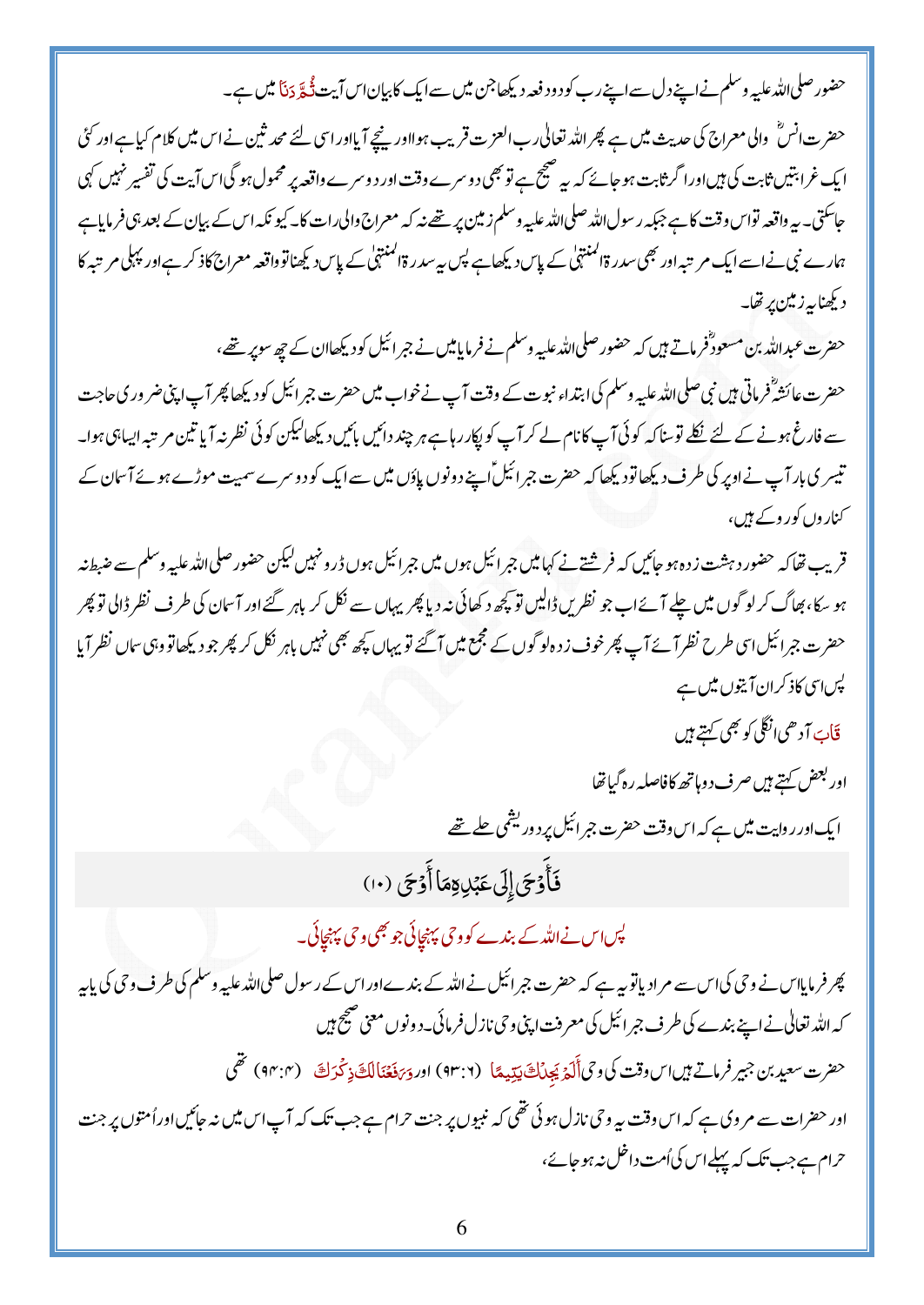مَا كَذَبَ الْفُؤَادُمَا رَأَى (١١)

دل نے حج*موٹ نہیں کہا* جسے (پی<u>غمبر نے)دیکھ</u>ا۔

أَفَتُهَارُونَهُ عَلَى مَالَّذِي (١٢)

کیاتم جھگڑاکرتے ہواس پر جو (پنجمبر)دیکھتے ہیں۔

ابن عباسٌفرماتے ہیں آپ نےاپنے دل سےاللہ کود و دفعہ دیکھاہے حضرت ابن مسعودٌّ نے دیکھنے کو مطلق رکھاہے یعنی خواہ دل کادیکھناہو خواہ ظاہر کی آنکھوں کا بیہ ممکن ہے کہ اس مطلق کو بھی مقید پر محمول کریں لینی آپ نےاپنے دل سے دیکھا

جن بعض حضرات نے کہا ہے کہ اپنی ان آنکھوں سے دیکھاانہوں نے ایک غریب قول کہاہےاس لئے کہ صحابہ سے اس بارے میں کوئی چیز صحت کے ساتھ مر وی نہیں،امام بغوی فرماتے ہیںا یک جماعت اس طرف گئی ہے کہ حضور صلی اللہ علیہ وسلم نے اپنی آنکھوں سے دیکھا جیسے حضرت انسٌّ حضرت حسینٌّاور حضرت عکر مداّن کے اس قول میں نظر ہے واللہ اعلم۔

تر مذی کی اور روایت میں ہے کہ ابن عباسؓ کی ملا قات حضرت کعب سے ہو ئی اورانہیں پیچان کران سے ایک سوال کیاجوان پر بہت گراں گزرا ابن عباسؓ نے فرمایا ہمیں بنو ہاشم نے بیہ خبر دی ہے تو حضرت کعبؓ نے فرمایاللہ تعالٰی نے اپنادیدار اور اپناکلام حضرت محمہ صلی اللہ علیہ وسلم اور حضرت موسیٰ کے در میان تقسیم کر دیاحضرت موسیٰ سے دومر تبہ باتیں کیںاور آنحضرت کود ومر تبہ اپنادیدار کرایا۔ ایک مرتبہ حضرت مسروق حضرت عائشہؓ کے پاس گئےاور یو چھاکہ کیار سول اللہ صلی اللہ علیہ وسلم نےاپنےرب کودیکھاہے؟ آپ نے فرمایاتونے تواپسی بات کہہ دی کہ جس سے میر ےرو ٹکٹے کھڑے ہو گئے، میں نے کہامائی صاحبہ قرآن کریم فرماناہے آپ نےاپنے رب کی نشانیاں دیکھیں

آپ نے فرمایا کہاں جارے ہو؟

سنواس سے مراد حضرت جبرائیل کادیکھناہے جو تم سے کہے کہ محم*د ملتحظیلام نے اپنے ر*ب کودیکھا یاحضور صلی اللہ علیہ وسلم نے اللہ کے کسی فرمان کو حیصالیا پاآ ب ان پانچ باتوں میں سے کوئی بات حانتے تھے یعنی

- قيامت كب قائم ہو گی؟
- بارش کب اور کتنی بر سے گی؟
- ماں کے پیٹ میں نرے پامادہ؟
	- کون کل کیاکرے گا؟
	- کون کہاں مرے گا؟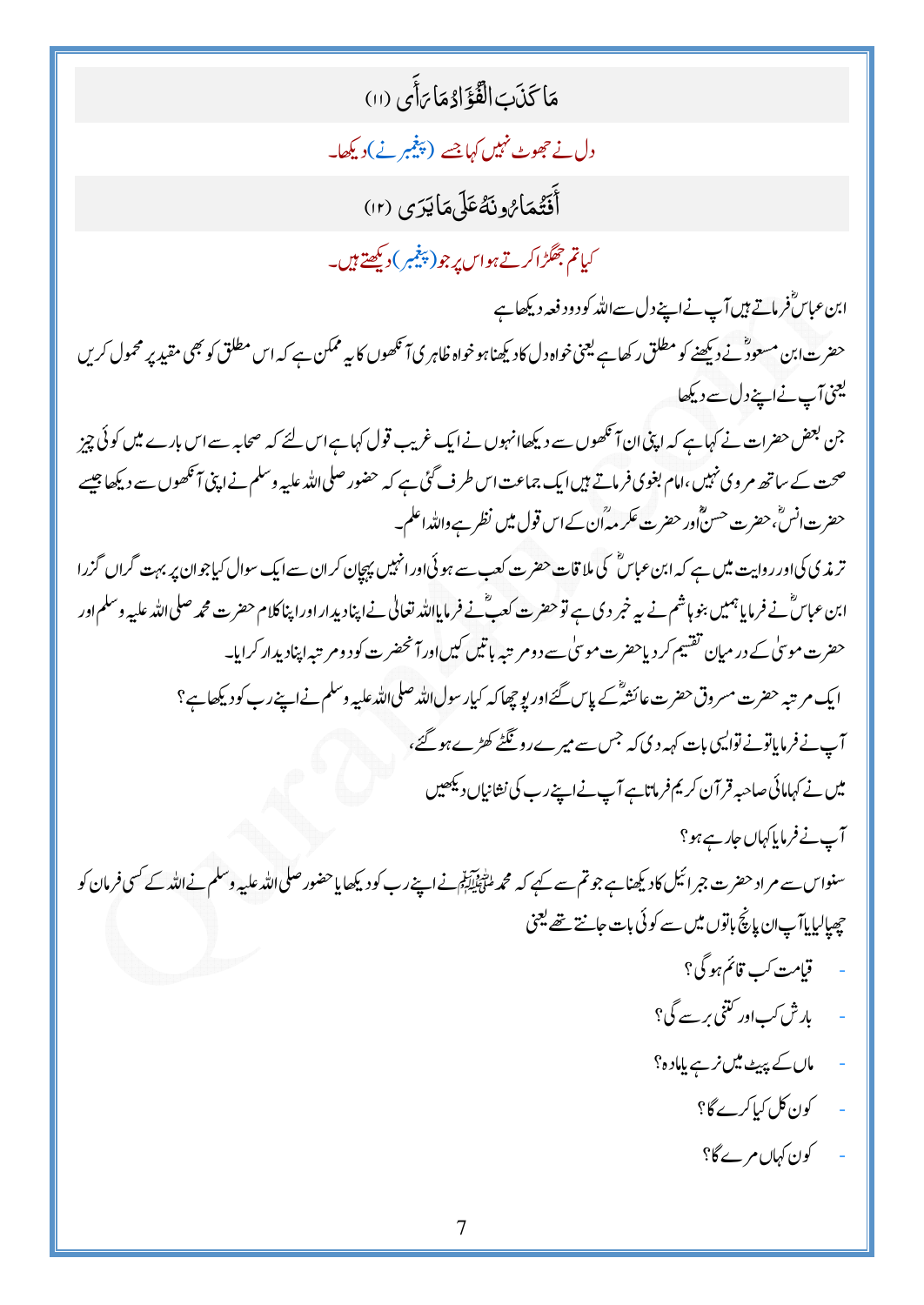| اس نے بڑی حجھوٹ بات کہی اور اللہ پر بہتان باندھا بات ہے ہے کہ آپ نے دومر تبہ اللہ کے اس جمرائیل امین کو دیکھا نفاآپ نےان کی اصلی    |
|-------------------------------------------------------------------------------------------------------------------------------------|
| صورت میں دیکھاہےایک توسدر ۃالمنتہیٰ کے پاساورایک مرتبہ جیاد میں ان کے چھ سوپر تھےاور آسان کے کل کنارےانہوں نے بھر رکھے              |
|                                                                                                                                     |
| نسائی میں حضرت عبداللہ بن عباسؓ سے روایت ہے کہ کیا تہہیں تعجب معلوم ہوتاہے کہ خلت حضرت ابراہیمؓ کے لئے تھی اور کلام حضرت موسٌّ      |
| کے لئےاور دیدار حضرت محمہ صلی اللہ علیہ وسلم کے لئے                                                                                 |
| صحیح مسلم میں حضرت ابوذرؓ سے روایت ہے کہ میں نے رسول اللہ صلی اللہ علیہ وسلم سے لیو چھاکیاآپ نے اپنے رب کودیکھاہے؟                  |
| <mark>توآپ نے فرمایادہ</mark> سراسر نور ہے میں اسے کیسے دیکھ سکتاہوں؟                                                               |
| ایک روایت میں ہے میں نے نور دیکھا۔                                                                                                  |
| ابن ابی حاتم میں ہے کہ صحابہ کے اس سوال کے جواب میں آپ نے فرمایا:                                                                   |
| میں نے اپنے دل سے اپنے رب کو دود فعہ دیکھاہے پھر آپ نے آیت پمائچ تک الفَوْٓادُ پمَا رَأَی پُر ھی۔                                   |
| اورر واپت میں ہے میں نےاپنیان آنکھوں سے نہیں دیکھاہاں دل سے دود فعہ دیکھاہے پھر آپ نے آیت ڈُچَّ دَنَافَتَدَمَلَ پڑھی                |
| حضرت عکر مہدَّے آیت مَا کَذَبَ الْفُؤَادُ کی بابت سوال ہواتوآپ نے فرمایاہاں آپ نے دیکھااور پھر دیکھاسائل نے پھر حضرت حسنَّے بھی     |
| سوال کیاتوآپ نے فرمایااس کے جلال عظمت اور چادر کبریائی کودیکھا۔                                                                     |
| ایک حدیث منداحمہ میں ہے کہ رسول <sub>اللّٰہ</sub> صلی <sub>اللّٰہ</sub> علیہ وسلم نے فرمایامیں نے اپنے رب عزوجل کو دیکھاہے          |
| اس کی اسناد شرط صحیح پر ہے کیکن یہ حدیث حدیث خواب کا مختصر <sup>عمر</sup> اہے چنانچہ مطول حدیث میں ہے:                              |
| میرے پاس میرارب بہت انھچی صورت میں آج کی رات آیا                                                                                    |
| (راوی کہتاہے میرے خیال میں) خواب میں آیا                                                                                            |
| اور فرمایااے محمہ صلی اللہ علیہ وسلم جانتے ہو بلند مقام والے فرشتے کس مسئلہ پر گفتگو کر رہے ہیں؟                                    |
| میں نے کہانہیں پس لاللہ تعالٰی نے اپنا ہاتھ میرے دو بازوؤں کے در میان رکھا جس کی ٹھنڈ ک مجھے میرے سینے میں محسوس ہو ئی، پس زمین و   |
| آسان کی ہر چیز مجھے معلوم ہو گئی                                                                                                    |
| پھر مجھ سے وہی سوال کی <u>ا</u>                                                                                                     |
| میں نے کہااب مجھے معلوم ہو گیاوہان نیکیوں کے بارے میں جو گناہوں کا کفارہ بن حاتی ہیںاور جو در جے بڑھاتی ہیں آپس میں پوچھ کچھ کر رہے |
| تيل                                                                                                                                 |
| مچھ سے حق جل شانہ نے یو چھاا چھا پھر تم بھی بتاؤ کفارے کی نیکیاں کیا کیا بیں؟                                                       |
| میں نے کہا                                                                                                                          |
|                                                                                                                                     |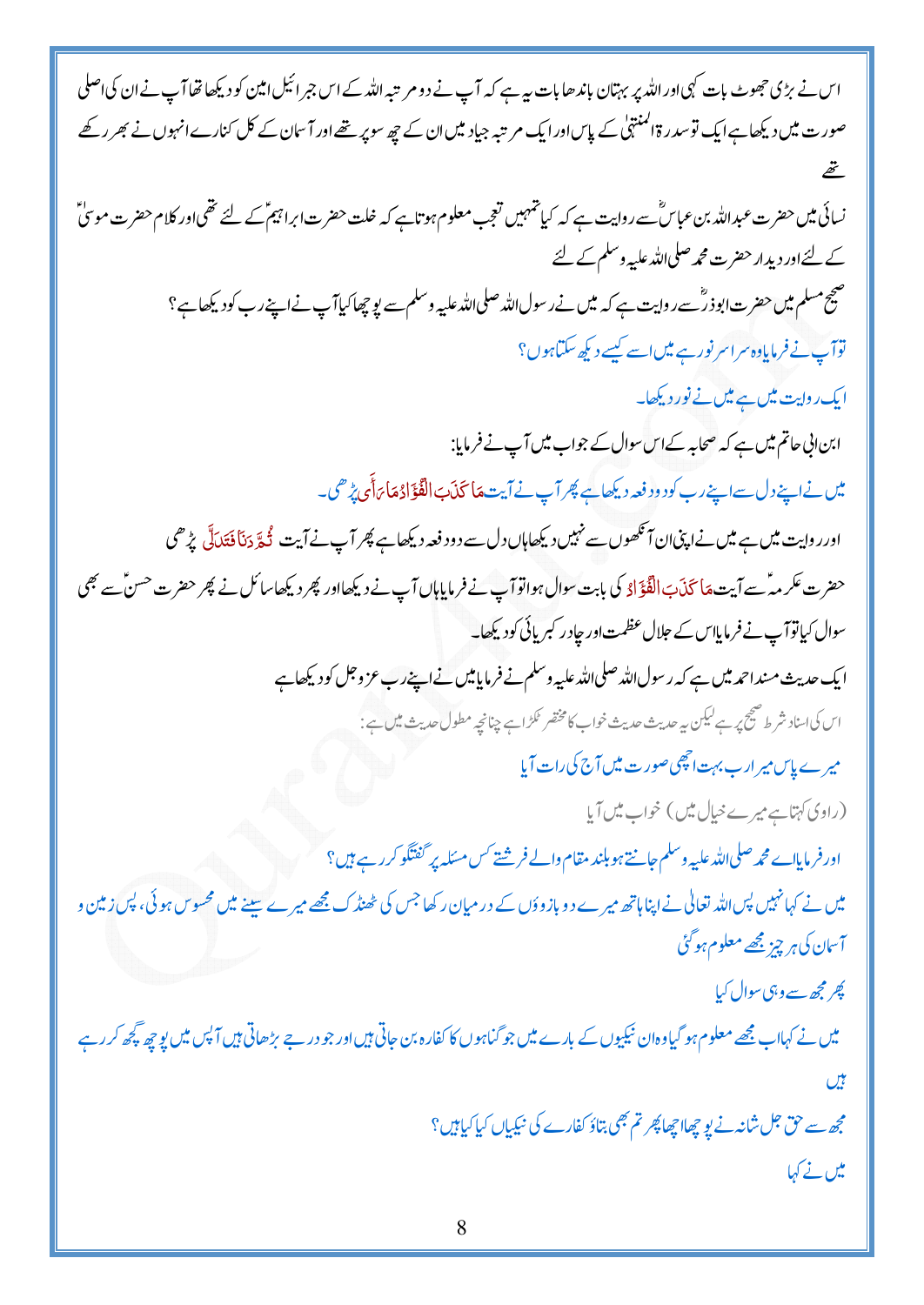- نماز وں کے بعد میں مسجد وں میں رکے رہنا
	- چماعت کے لئے چل کر آنا۔
- حب وضو ناگوار گزر تاہوا چھی طرح مل مل کر وضو کر نا۔

جوایساکرے گاوہ بھلائی کے ساتھ زندگی گزارے گااور خیر کے ساتھ انتقال ہو گااور گناہوں سےاس طرح الگ ہو جائے گا جیسے آج د نیامیں آیا۔ اس وقت الله تعالى نے مجھ سے فرمایاہے محمہ صلی اللہ علیہ وسلم جب نماز پڑ ھو بہ کہو

اللهير اني اسئلك فعل الخير ات وترك المنكر ات وحب المساكين واذا

ابردت بعباد ك فتنته ان تقبضني اليك غير مفتون

یع، پالٹد میں تجھ سے نیکیوں کے کرنے پرائیوں کے حیوڑنے مسکینوں سے محت رکھنے کی توفیق طلب کرتاہوں توجب اپنے بندوں کو فتنے میں ڈالناجاہے تو مجھے فتنے میں پڑنے سے پہلے ہی اپنی طرف اٹھالینا

فرما مااور در جے بڑھانے والےاعمال بہ ہیں کھاناکھلا ناسلام پھیلا نالو گوں کی نبیند کے وقت رات کو تہجد کی نمازیڑ ھنا اسی کی مثل روایت سورہ ص کلی کی تفسیر کے خاتمے پر گزر چکی ہے

دَلَقَلۡيَ ٓاٰ كَانَزۡكَةًأۡ كَٰٓجَدَى (١٣)

توایک م تنه اور بھی دیکھاتھا۔

پھر آنحضرت صلی\للہ علیہ وسلم کاحضرت جبرائیل کود و ہارہ دیکھنا بیان ہور ہاہے جو معراج والی رات کاواقعہ ہے۔ معراج کی حدیثیں نہایت تفصیل کے ساتھ <sub>میں کا</sub>میس<sup>ی</sup> کی شر وع آیت کی تفسیر میں گزر چکی ہیں جن کے دوبارہ یہاں وار د کرنے کی ضر ور ت

پہ بھی بیان گزر چکاہے کہ حضرت ابن عباس معراج والی رات دیدار باری تعالیٰ کے ہونے کے قائل ہیں ایک جماعت سلف وخلف کا قول بھی یہی ہےاور صحابہ کی بہت سی جماعتیں اس کے خلاف ہیں اسی طرح تابعین اور دورے بھی اس کے خلاف ہیں حضور صلی اللہ عليه وسلم كا جبرائيل كو پروں سمیت دیکھناوغیر ہاس فتسم کی روایتیںاوپر گزر چکی ہیں حضرت عائشہ سے حضرت مسر وق کایو چھنااور آپ کاجواب بھی ابھی بیان ہواہے۔ ایک روایت میں ہے کہ حضرت صدیقہ اُپنےاس جواب کے بعد آیت <mark>لاَ ڈنُ، کُہُ الْاَئِصَا</mark>رُ ٗ دَھُوَ پُیۡ،الِھٗ الۡاَقِصَاٰ َ، (٢:١٠٣) کی تلاوت کی اور آيت دَمَاكَانَ لِيَنشَرِ أَنْ يُطِّهَهُ اللَّهُ إِلَّا دَحْيَاأَدْ مِنْ دَرَاءِ حِجَابِ (٣٢:٥١) كي مَجى تلاوت فرمائي یعنی کوئی آنکھ اسے نہیں دیکھ سکتی اور وہ سب نگاہوں کو پالیتاہے

<sup>کس</sup>ی انسان سے اللہ کاکلام کر ناممکن نہیں ہاں و تی سے پا*پر دے کے پیچھے سے ہو* تواور بات ہے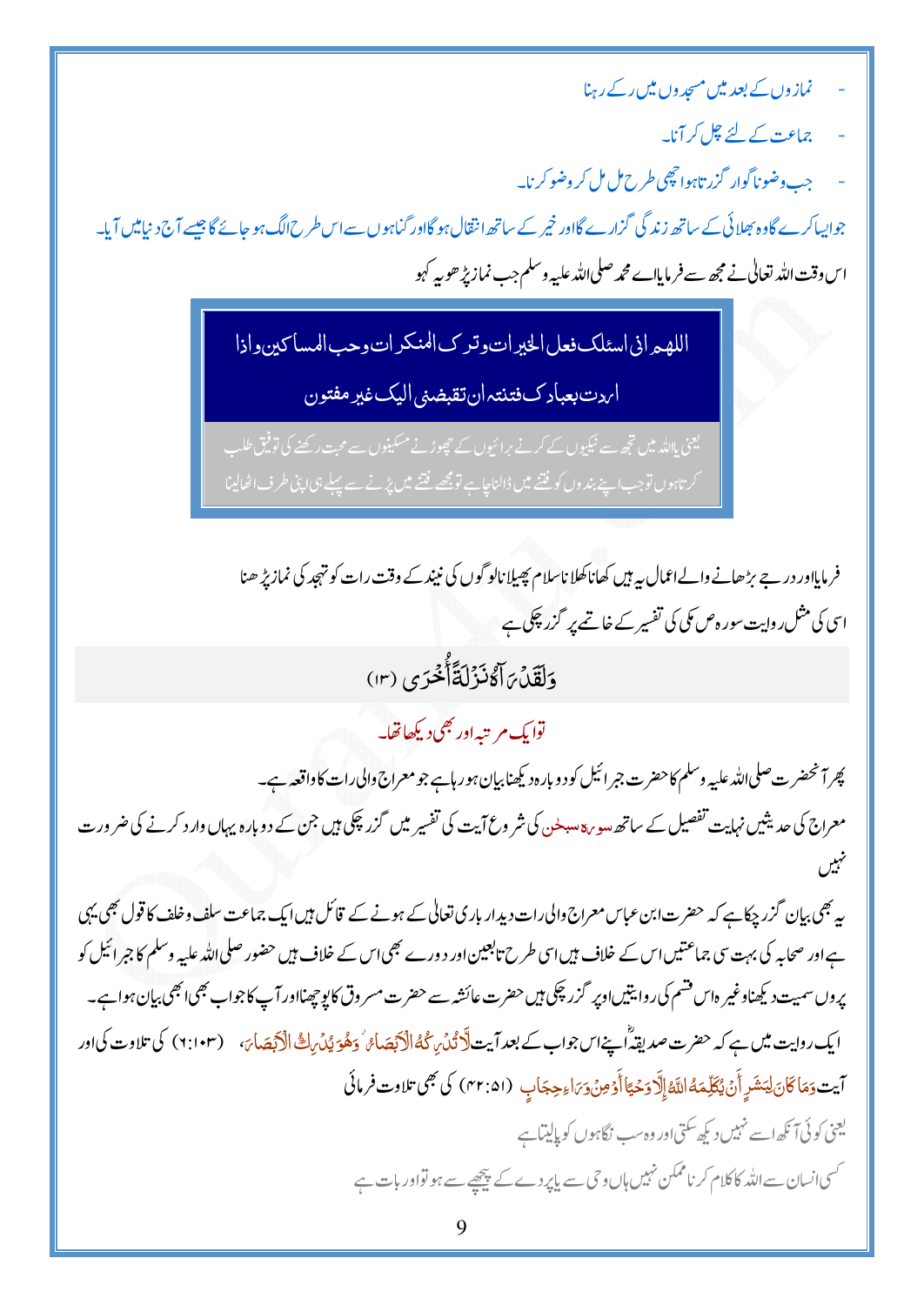پھر فرمایاجو تم سے کہے کہ آنحضر ت صلی ﷲ علیہ وسلم کو کل کی بات کاعلم تھااس نے غلط اور حجھوٹ کہا پھر پیر آیت پڑھی۔ إِنَّ اللَّهَ عِنْدَهُ عِلْمُ السَّاعَةِ دَيُّنَزِّلُ الْغَيْثَ دَيَعْلَمُ مَا فِى الْأَيْحَامِ (٣١:٣٢) اور فرمایاجو کیے کہ حضور صلی اللہ علیہ وسلم نےاللہ کی کسی بات کو چھپالیااس نے بھی حجھوٹ کہااور نہمت باندھی اور پھر پیرآیت پڑھی يَأَيُّهَا الرَّسُولُ بَلِّغُ مَآ أُنزِلَ إِلَيَكَ مِن رَّبِّكَ (٢٤:٥) اے رسول صلی اللہ علیہ وسلم جو تمہاری جو تمہاری جانب تمہارے رب کی طرف نازل کیا گیاہےات پہنچاد و۔ ہاں آپ نے حضرت جبرائیل ؑ کوان کی اصلی صورت میں دوم تبہ دیکھاہے منداحمہ میں ہے کہ حضرت مسروق نے حضرت عائشہؓ کے سامنے سورہ مجم کی آیت فنَزَلَقَآأُحْدَى اور دَلَقَدۡ بَآاُ بِالْأُفُقِ الْمُبِينِ (١:٢٣) پڑھیس اس کے جواب میں ام المومنین حضرت عائشہؓ نے فرمایااساُمت میں سب سے پہلے ان آیتوں کے متعلق خود نبی صلی اللہ علیہ وسلم سے میں نے سوال کیاتھاآپ نے فرمایا اس سے م ادمیر احضر ت جمر ائیل کودیکھناہے آپ نے صرف د ود فعہ اس امین اللہ کوان کی اصلی صورت میں دیکھا ہے ایک مرتبہ آسان سے زمین پر آتے ہوئےاس وقت تمام خلاءان کے حجسم سے پر تھا یہ حدیث بخار کی ومسلم میں بھی ہے۔ مسنداحمہ میں ہے حضرت عبداللہ بن شفیق نے حضرت ابوذر سے کہاکہ ا گر میں حضور صلی اللہ علیہ وسلم کودیکھآلوآپ سےایک بات ضر وریوچھتا حضرت ابوذرنے کہا کیا یوجھتے؟ کہایہ کہ آپ نےاپنےرب عزوجل کودیکھاہے؟ حضرت ابوذرنے فرمایا ہہ سوال توخو د میں نے جناب ر سالت مآب سے کیاتھاآپ نے جواب دیا: میں نےاسے نور دیکھاوہ تونور ہے میں اسے کیسے دیکھ سکتا، صحیح مسلم میں بھی ہ<sub>ے</sub> حدیث دوسند وں سے مر وی ہے دونوں کے الفاظ میں کچھ ہیر پھیر ہے۔ حضرت امام احمد فرماتے ہیں میں نہیں سمجھ سکنا کہ اس حدیث کی کیاتوجیہ کر وں دل اس پر مطمئن نہیں ابن ابی حاتم میں حضرت ابوذرؓ سے منقول ہے کہ حضور صلی اللہ علیہ وسلم نے اپنے دل سے دیدار کیاہے آنکھوں سے نہیں امام ابن خزیمہ فرماتے ہیں عبداللہ بن شفیق اور حضرت ابوذر کے در میان انقطاع ہے اور امام ابن جو زی فرماتے ہیں ممکن ہے حضرت ابوذر کا بہ سوال معراج کے واقعہ سے پہلے کاہواور حضور صلی اللہ علیہ وسلم نے اس وقت ہے جواب دیاہوا گریہ سوال معراج کے بعد آپ سے کیاجاتاتوضر ور آپاس کے جواب میں ہاں فرماتےانکار نہ کرتے۔لیکن بیہ قول سر تاپاضعیف ہےاس لئے کہ حضرت عائشہ کاسوال قطعاًمعراج کے بعد تھالیکن آپ کاجواب اس وقت *بھی*انکار میں ہی رہا۔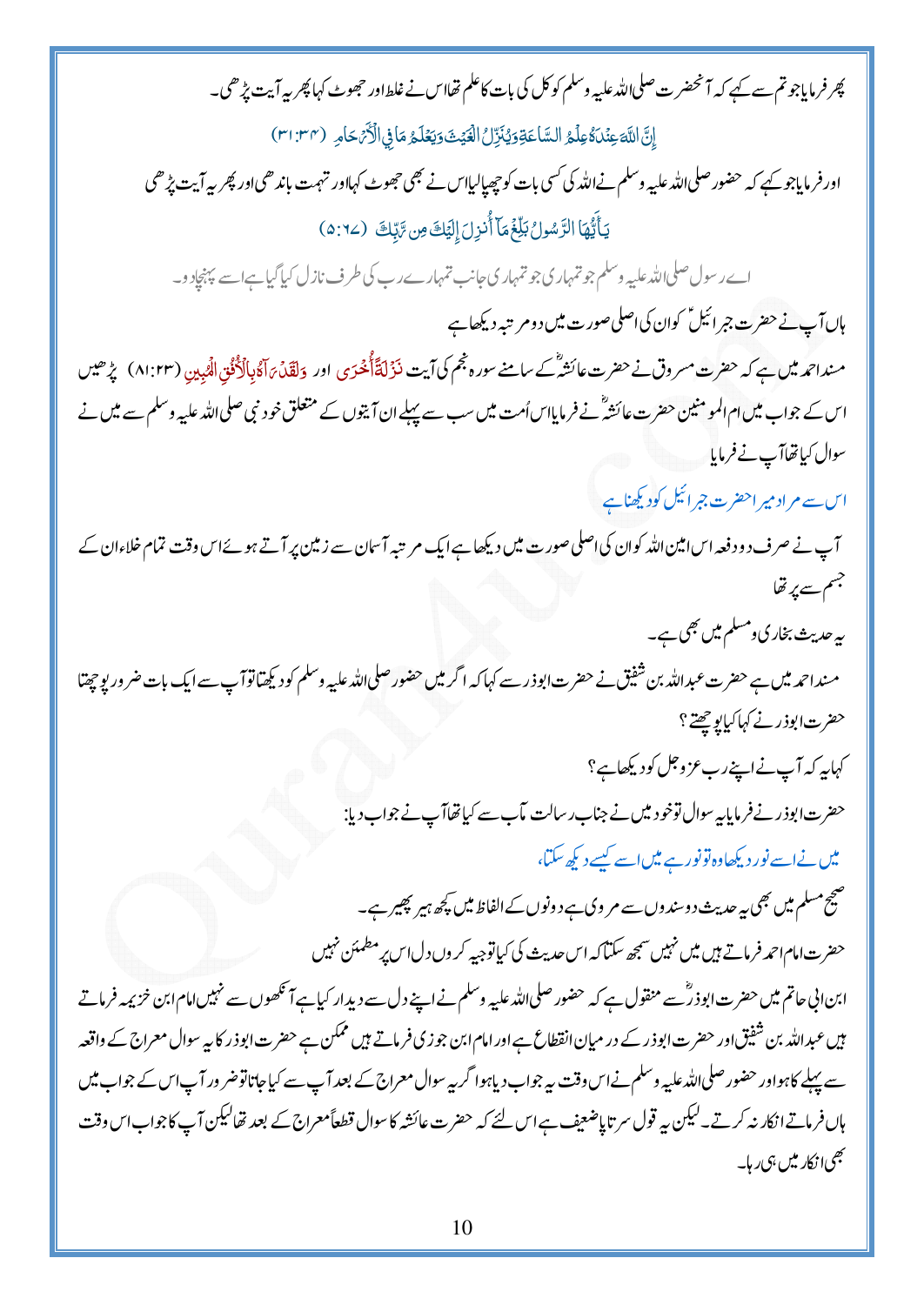بعض حضرات نے فرمایا کہ ان سے خطاب ان کی عقل کے مطابق کیا گیا پایہ کہ ان کا یہ خیال غلط ہے چنانچہ ابن خزیمہ نے کتاب التوحید میں یہی کھاہے دراصل یہ محض خطاہےاور بالکل غلطی ہے واللہ اعلم ، حضرت انس ؓاور حضرت ابوہریرہؓ سے مر وی ہے کہ حضور صلی اللہ علیہ وسلم نے اللہ تعالیٰ کو دل سے تودیکھاہے لیکن اپنی آنکھوں سے نہیں دیکھا ہاں حضرت جبرائیل کواپنی آنکھوں سےان کیاصلی صورت میں دومر تبہ دیکھاہے۔ عِنْكَ سِلْمَ يَوْالْهُ نُتَهَى (١٢)

سدرۃالمنتہیٰ کے پاس۔

عِنْدَهَاجَنَّةُالْمَأْوَى (١٥)

اسی کے پاس جنتہ الماویٰ ہے

إِذْيَغُشَى السِّلِّ رَقَمَا يَغُشَى (١٢)

جب کہ سدرہ کو چھپائے لیتی تھی وہ چیز جواس پر چھار ہی تھی

سدر ۃاکمنتٹیٰ پراس وقت فرشتے بکثرت تھے اور نور ریانی اس پر مجمگار ہاتھااور قشم قشم کے رنگ جنہیں سوائےاللہ تعالیٰ کے اور کوئی نہیں جان سكةلى

حضرت ابن مسعودٌّفرماتے ہیں :

معراج والى رات آنحضر ت صلى للدعليه وسلم سدر ةالمنتهي تك يہنيج جو ساتوس آ سان پر ہے زمين سے جو چز س چڑھتى ہيں وہ يہيں تك چڑھتى ہيں پھر یہاں سے اٹھالی جاتی ہیں اسی طرح جو چیزیں لللہ کی طرف سے نازل ہوتی ہیں لیبیں تک پہنچتی ہیں پھر یہاں سے پہنچائی جاتی ہیں اس وقت اس در خت پر سونے کی ٹڈیاں لدیہو ئی تھیں، حضور صلی للڈ علیہ وسلم کووہاں تین چیزیں عطافر مائی گئیں

- پانچوں وقت کی نماز پ
- سوره بقره کی خاتمہ کی آیتیں
- اور آپ کی اُمت میں سے جو مشر ک نہ ہواس کے گناہوں کی بخشش (مسلم) ابوہریرہؓ ہے پاکسیاور صحابی سے روایت ہے کہ جس طرح کوے <sup>کس</sup>ی درخت کو گھیر لیتے <del>ہ</del>یں اسی طرح اس وقت سدر ۃ المنتہجا پر فرشتے چھار ہے تھے وہاں جب حضور صلیاللہ علیہ وسلم پہنچے توآپ سے کہاگیاکہ جو مانگناہو مانگو۔ حضرت مجاہد فرماتے ہیں اس درخت کی شاخیں مر وارید یا قوت اور زبر جد کی تھیں آمحضرت صلی اللہ علیہ وسلم نے اسے دیکھااور اپنے دل کی ۔<br>آگھوں سےاللہ کی بھی زیارت کی۔ ابن زید فرماتے ہیں حضور صلی اللہ علیہ وسلم سے سوال ہوا کہ آپ نے سدرہ پر کیادیکھا؟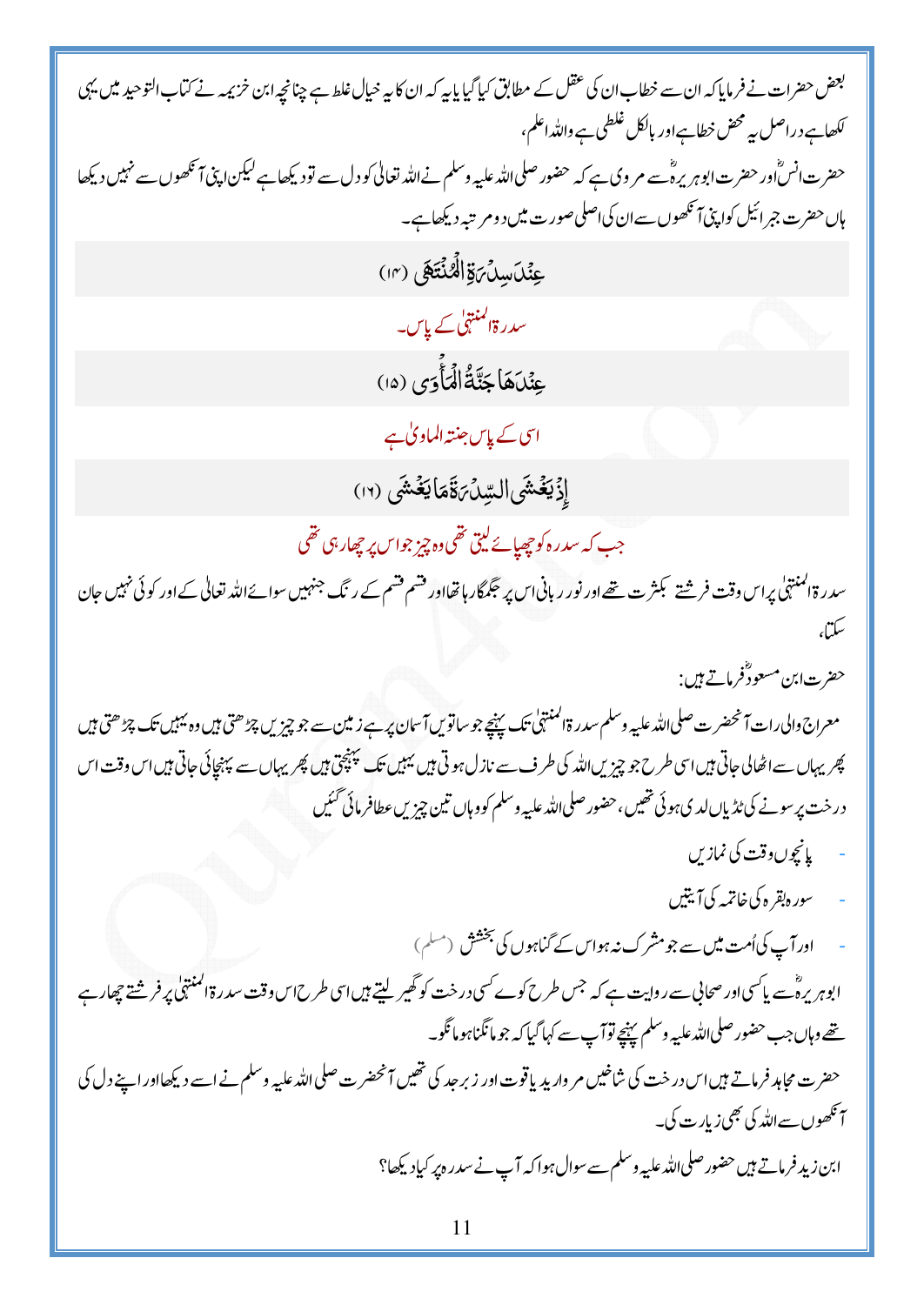آپ نے فرمایا:

اسے سونے کی ٹاڑیاں ڈھانکے ہوئے تھیںاور ہر ایک پیتے پرایک ایک فرشتہ کھڑاہوااللہ کی تسبیح کر رہاتھا۔

مَازَاغَ الْبَصَرُ دَمَاطَعَى (١٤)

نە تونگاہ بہجی نہ *جد سے بڑھی* 

آپ کی نگامپیں دائیں بائیں نہیں ہوئیں جس چیز کے دیکھنے کا حکم تھاوہیں لگی رہیں۔ثابت قد می اور کامل اطاعت کی بیریوری دلیل ہے کہ جو حکم تھاوہی بجالائے جو دیئے گئے وہی لے کرخوش ہوئے۔

لَقَدْبَأْيِ مِنْ آيَاتِ بَهْدِالْكُبْرَى (١٨)

يقيناًاس نےاپنےرب کی بڑی بڑی نشانیوں میں سے بعض نشانیاں دیکھ لیں۔

آپ نےاللہ کی بڑی بڑی نشانیاں ملاحظہ فرمائیں

جیسےاور جگہ ہے

لِنُرِيَةُ مِنْ آيَاتِنَا (2:1)

اس لئے کہ ہم تھےاپنی بڑی بڑی نشانیاں د کھائیں

جوہمار کی کامل قدر ت|ور زیر دست عظمت پر دلیل بن جائیں۔

ان دونوں آیتوں کو دلیل بناکر اہل سنت کا مذہب ہے کہ حضور صلی اللہ علیہ وسلم نے اس رات اللہ کا دیدارا پی آنکھوں سے نہیں کیا کیونکہ ارشاد باری ہے کہ آپ نےاپنےرب کی بڑی بڑی نشانیاں دیکھیں،ا گرخو داملہ کادیدار ہواہو تاتواسی دیدار کاذ کر ہو تااور لو گوں پر سےاسے ظاہر کیاجاتا ابن مسعورٌکا قول گزر چکاہے کہ ایک مرتبہ آپ کی خواہش پر دوسر ی دفعہ آسان پر چڑھتے وقت جمرائیل کوآپ نےاٹکی اصلی صورت میں دیکھا۔ پس جبکہ جرائیل نےاپنے رب عزوجل کو خبر دی اپنی اصلی صورت میں عود کر گئے اور سجد ہادا کیا، پس سدر ۃالمنتہی کے پاس د وبار ہ دیکھنے سے انہی کادیکھنام ادے

ىيەرول<sup>ىت مىنداحمەميى<sub>ل س</sub>ے اورغريب ہے۔</sup>

أَفَرَأَنِتُمُ اللَّاتَ وَالْعُزَّى (١٩)

کیاتم نےلات اور عز کی کودیکھا۔

ان آیتوں میں <sub>اللہ</sub> تعالیٰ مشر کین کو ڈانٹ رہاہے کہ وہ بتوں کی اور اللہ کے سواد وسر وں کی پرستش کرتے ہیں اور جس طرح خلیل اللہ نے بحکم اللہ بیت اللہ بنایاہے پہ لوگ اپنے اپنے معبودان باطل کے پر ستش کدے بنار ہے ہیں۔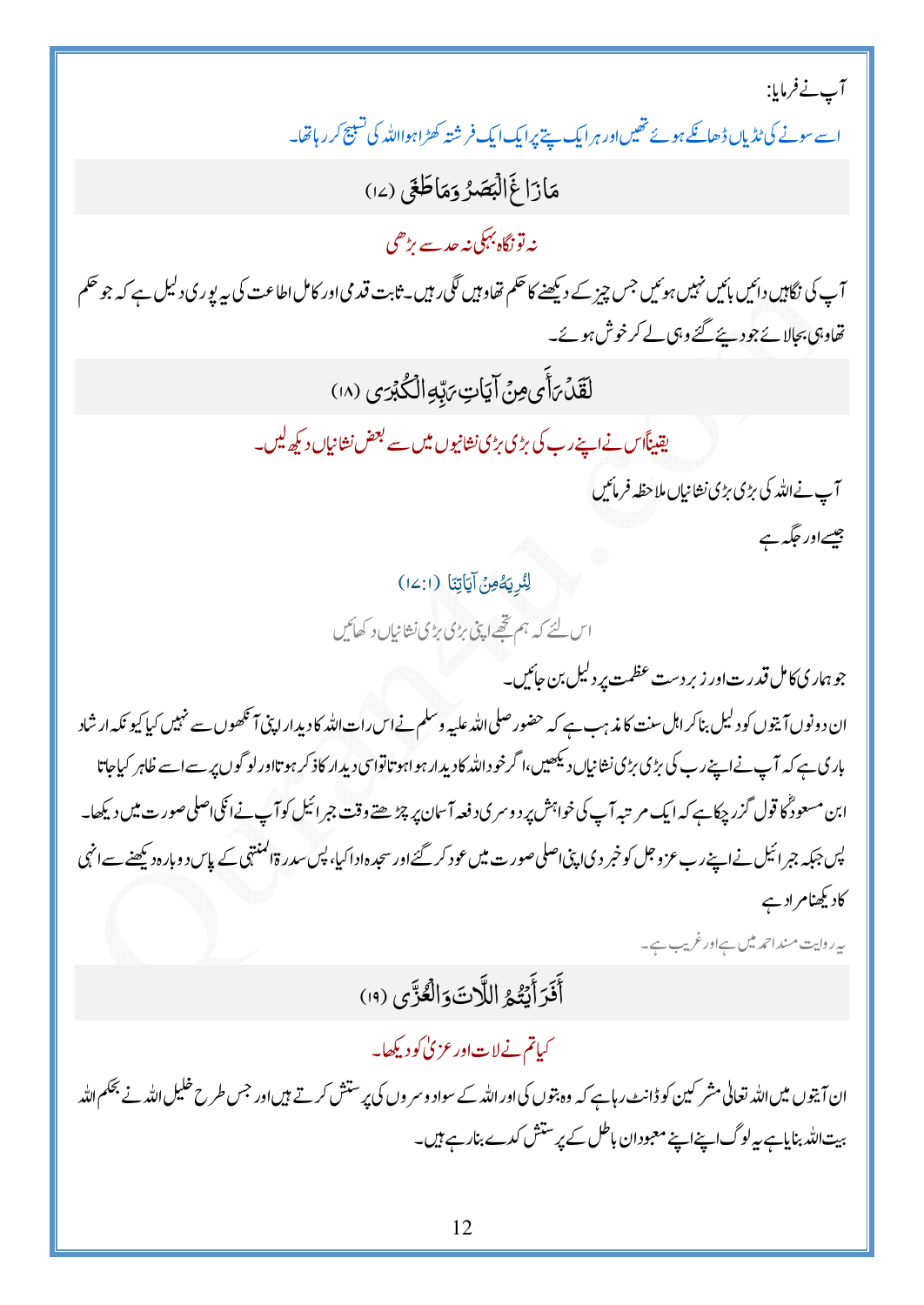لات ایک سفید پتھر منقش تھاجس پر قبہ بنار کھا تھاغلاف چڑھائے جاتے تھے مجاور محافظ اور حار وب *کش مقرر تھے*اس کے آس پاس کی حکیہ مثل حرم کی حرمت و بزرگی دالی جانتے تھے اہل طائف کا بیہ بت کدہ تھاقبیلیہ ثقیف اس کا پچار کیاور اس کا متولی تھا۔ قریش کے سوا ہاقی اور سب پر بیہ لوگ اینافخر جیا ماکرتے تھے۔

ابن جریر فرماتے ہیںان لو گوں نے لفظ اللہ سے لفظ لات بنایاتھا گو پااس کامؤنث بنایاتھااللہ کی ذات تمام شریکوں سے پاک ہے ایک قر اَت میں لفظ<sup>ا</sup>ت تاکہ تشدید کے ساتھ ہے یعنی گھولنے والااسے لات اس معنی میں اس لئے کہتے تھے کہ یہ ایک نیک شخص تھاموسم حج میں حاجیوں کوستو گھول گھول کر پا تاتھااس کے انقال کے بعد لو گوں نےاس کی قبر پر مجاورت شر وع کر دی رفتہ رفتہ اسی کی عبادت کرنے لگے۔ اسی طرح لفظء دیٰ لفظ عزیر سے لیاگیاہے کے اور طائف کے در میان نحلہ میں یہ ایک درخت تھااس پر بھی قبہ بناہوا تھاجادریں چڑھی ہو ئی تھیں قریشاس کی عظمت کرتے تھے۔

ابوسفیان نےاحد والے دن بھی کہاتھاہماراعدیٰ ہےاور تمہارانہبیں جس کے جواب میں حضور صلی اللہ علیہ وسلم نے کہلوایاتھااللہ ہماراوالی ہے اور تمہاری کوئی نہیں

صحیح بخاری میں ہے جو شخص<u>لات د</u>عزیٰ کی قسم کھابیٹھے اسے جاہیے کہ فوراً ( اللہ الا ملّٰہ کہہ لے اور جواپنے ساتھی سے کہہ دے کہ آجواٹھیلیں اسے صدقہ کرناجاہیے ،مطلب ہیہ ہے کہ جاہلیت کے زمانہ میں چونکہ اسی کی قسم کھائی جاتی تھی تواباسلام کے بعد اگر کسی کی زبان سے اگلی عادت کے موافق بہ الفاظ نکل جائیں تواسے کلمہ پڑھ لیناجا ہے

حضرت سعد بن و قاص ایک مر تبہ اسی طرح لات و عزیٰ کی قسم کھابیٹھے جس پرلو گوں نے انہیں متنبہ کیا یہ حضور صلی الله علیه وسلم کے پاس گئے آپ نے فرمایا

لا اله الا الله وحد ذلا شريك له له الملك وله الحهد، وهو على كل شئ<sub>و،</sub> قلدي<sub>د م</sub>يُرِّه <sup>او</sup>له تين مرتبه اعوذ بالله من الشيطان الرجيع *يُنَّ هر كر* اپنی پائیں جانب تھوک د واور آئندہ سے ایسانہ کرنا

### دَمَنَاةَالثَّالِثَةَالْأُخْرَى (٢٠)

### اور منات تیسرے پچھلے کو

کے اور مدینے کے در میان قدید کے پاس مثلل میں مناۃ تھا۔قبیلہ خزاعہ ،اوس،اور خزرج جاہلیت میں اس کی بہت عظمت کرتے تھے بہیں سے احرام باندھ کر وہ جج کعبہ کے لئے جاتے تھےاسی طرح ان تین کی شہرت بہت زیاد ہ تھی اس لئے یہاں صرف ان تین کاہی بیان فرمایا۔ ان مقامات کا پہ لوگ طواف بھی کرتے تھے قر بانیوں کے حانور وہاں لے جاتے تھے ان کے نام پر حانور چڑھائے جاتے تھے باوجو داس کے پہ سب لوگ کعبہ کی حرمت وعظمت کے قائل تھےاسے مسجدابرا تبیم مانتے تھےاوراس کی خاطر خواہ تو قیر کرتے تھے۔

سپر ةابن اسحاق میں ہے کہ قریش اور بنو کنانہ عزماٰ کے پجاری تھے جونخلہ میں تھا۔اس کا نگہبان اور متولی قبیلیہ بنو شیبان تھاجو قبیلہ سلیم کی شاخ تھا اور بنو ہاشم کے ساتھ ان کا بھائی چارہ تھااس بت کے توڑنے کے لئے رسول اللہ صلی اللہ علیہ وسلم نے فتح مکہ کے بعد حضرت خالد بن ولید کو بھیجا تھا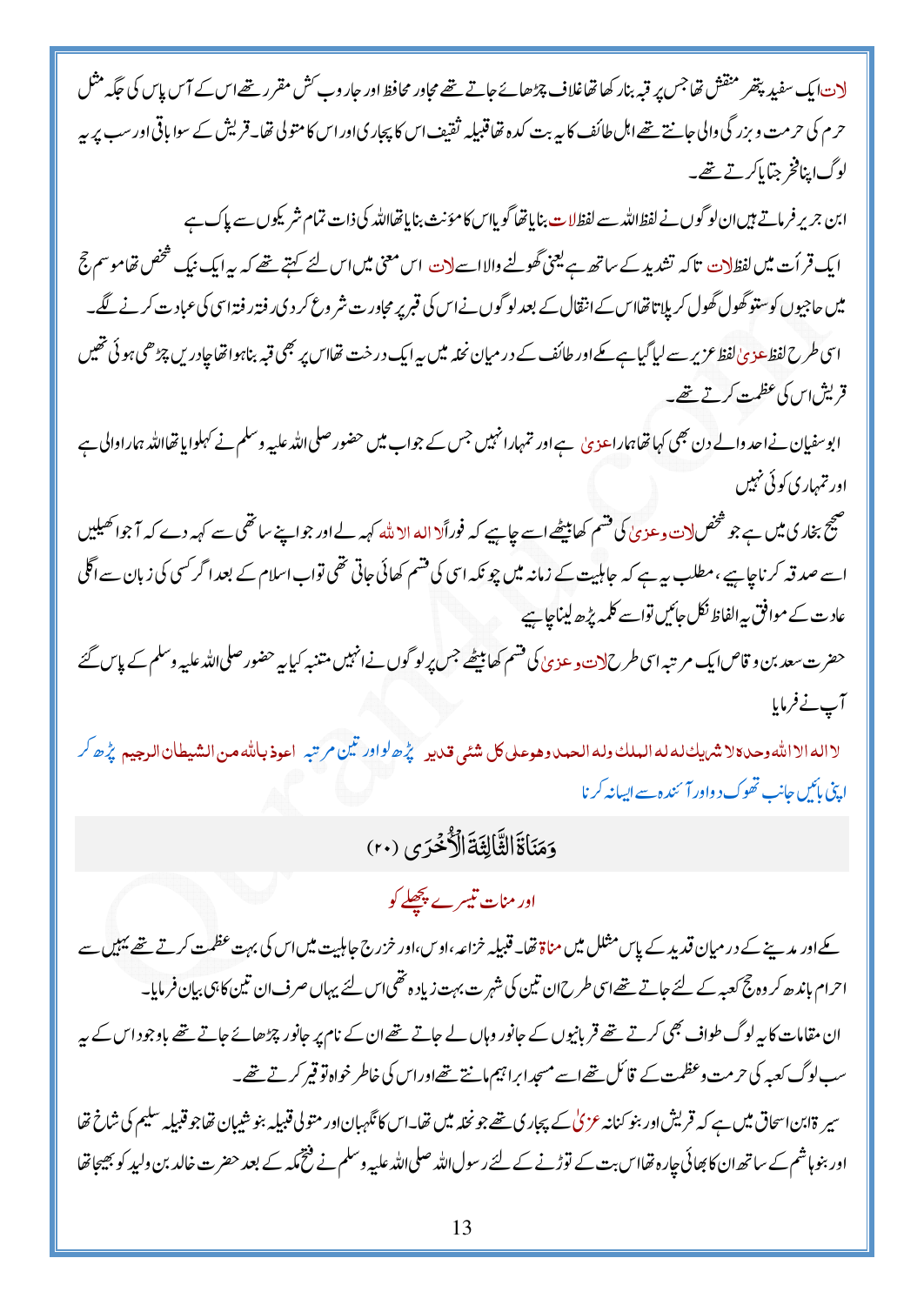جنہوں نےاسے عکڑے عکڑے کر دیلاور کہتے جاتے تھےاے عزمیٰ میں تیرامنکر ہوں تیری پاکی بیان کرنے والانہیں ہوں میر لا یمان ہے کہ تیری عزت کواللہ نے خاک میں ملادیا۔

پہ ببول کے تین درختوں پر تھاکاٹ ڈالے گئے اور قبہ ڈھادیااور واپس آ کر حضور صلی اللہ علیہ وسلم کواطلاع دی آپ۔ نے فرمایاتم نے پچھ نہیں کیا لوٹ کر پھر دوبارہ حاؤ حضرت خالد کے دوبارہ تشریف لے جانے پر وہاں کے محافظ اور خدام نے بڑے بڑے مکر وفریب کئے اور خوب غل مجامجا کر پاعز کیٰ پاعز کیٰ کے نعرے لگائے حضرت خالد نے جو دیکھاتو معلوم ہوا کہ ایک ننگی عورت ہے جس کے بال بکھرے ہوئے ہیںاوراپنے سرپر مٹی ڈال رہی ہے آپ نے تلوار کے ایک ہی وار میں اس کاکام تمام کیااور واپس آکر حضور صلی <sub>اللّٰہ</sub> علیہ وسلم کو خبر د ی آپ نے فرمایاعز کی یہی تھی۔ لات قبیلہ ثقیف کابت تھاجو طائف میں تھا۔اس کی تولیت اور مجاور ت بنومعتب میں تھی یہاںاس کے ڈھانے کے لئے نبی صلىالله علیه وسلم نے حضرت مغیر ہ بن شعبہ اور حضرت ابوسفیان صخر بن حرب کو بھیجاتھا جنہوں نے اسے معد وم کر کے اس کی حکیہ مسجد بناد کی، مناۃاوس و خزرج اور اس کے ہم خیال لو گوں کابت تھاپہ مثلل کی طرف سے سمندر کے کنارے قدید میں تھاپیہاں بھی حضور صلى الله عليه وسلم نے حضرت ابوسفیان کو بھیجااور آپ نے اس کے ریزے ریزے کر دیئے۔ بعض کا قول ہے کہ حضرت علی کے ہاتھوں پہ کفر ستان فناہوا۔ ذ والخعلہ نامی بت خانہ د و ساور خشعم اور بجیلہ کا تھااور جولوگ اس کے ہم وطن تھے ہیہ تبالہ میں تھااوراسے پیہ لوگ کعبہ یمانیہ کہتے تھےاور مکہ کے كعبه كوكعبه شاميه كہتے تھے بہ حضرت جرير بن عبداللہ كے ہاتھوں رسول اللہ صلى اللہ عليہ وسلم كے حكم سے فناہوا فلس نامی بت خانہ قبیلہ طے اور ان کے آس پاس کے عربوں کا تھا <sub>پی</sub>ے جبل طے میں سلمیٰ اور اجاکے در میان تھااس کے توڑنے پر حضرت علی مامور

ہوئے تھے آپ نے اسے نوڑ دیااور یہاں سے دو تلواریں لے گئے تھے ایک رسوب دوسری مخزم آنحضرت صلی اللہ علیہ وسلم نے بیر دونوں تکوار سانہی کودے دیں،

قبیلہ حمیر اہل <sup>یم</sup>ن نے اپنابت خانہ صنعاء میں ریام نامی بنار کھا تھا مذکور ہے کہ اس میں ایک سیاہ کیا تھااور وہ دو حمیر کی جو تبع کے ساتھ نکلے تھے انہوں نےاسے نکال کر قتل کر دیااوراس بت خانیہ کی اپنٹ سے اپنٹ بحاد کیااور رضانامی بت کدہ ہنور ببعہ بن سعد کا تھااس کومستوغر بن رببعہ بن کعب بن اسد نے اسلام میں ڈھایا۔

ذ والكعبات نامي صنم خانه كبر تغلب اور ياد قبيلے كاسنداد ميں تھا

أَلَكُمُ الذَّكَرُ وَلَهُ الْأَنْثَى (٢١)

کیاتمہارے لئے لڑکےاوراللہ کے لئے لڑ کیاں ہیں

پھر فرماتاہے کہ تمہارے لئے لڑکے ہوںاوراللہ کی لڑ کیاں ہوں؟ کیونکہ مشر کین اپنے زعم باطل میں فرشنوں کواللہ کی لڑ کیاں سمجھتے تھے تواللہ تعالى فرماتاہے

ڗؚڶڶ<sup>ۣ</sup>ٙٛٵؚۣڒؘٙٲۊؚۺٙمۜۊۨٞۻؚؠۯ*ؘ*ؽ (٢٢) بیرتواب بڑی بےانصافی کی تقسیم ہے۔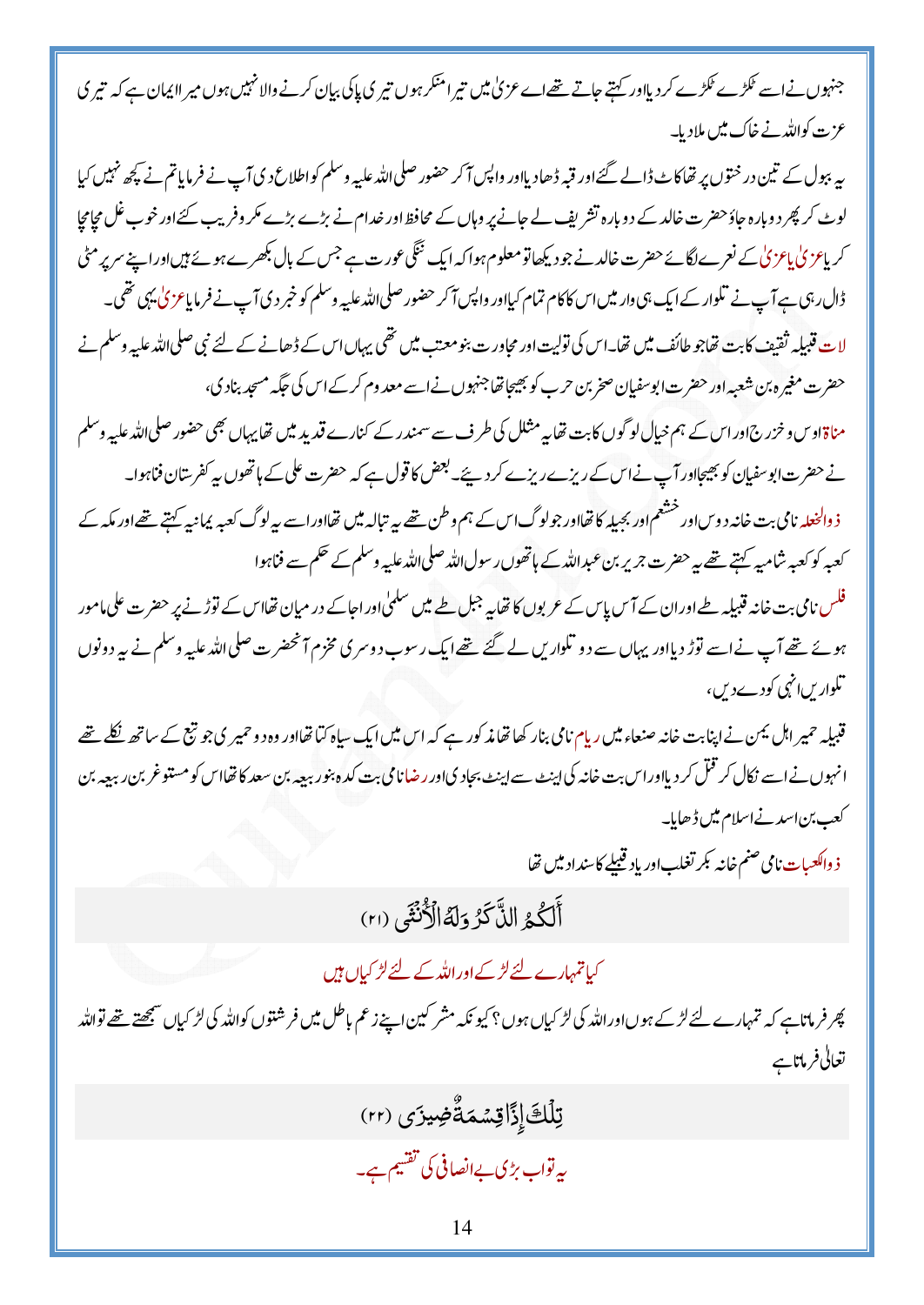ا گرتم آپس میں تقسیم کر داور کسی کو صرف لڑ کیاںاور کسی کو صرف لڑ کے د وتووہ بھی راضی نہ ہو گااور بہ تقسیم نامنصفی کی سمجھی جائے گی جہ جائیکہ تم اللہ کے لئے لڑ کیاں ثابت کر واور خود تم اپنے لئے لڑ کے پیند کر و

ٳؚڹٛ؋ۑٳٳؖڐٲؘۺڡؘٵۦؚۨ۠ۺؘۜؽٙؾ۠ڡ۠ڂۅۿٲٲۧٮٛؿ۠ؽۏۊۜٳٙڹٲۏ۠ػ۠ؽ۫ڡؘٲٲٛۮ۬ڗڶٵ۩ۜڡ۠ڹؚۿؘٲڡؚڹٛۺڶڟٳڹۨ

دراصل ہے صرف نام ہیں جو تم نےاور تمہارے باپ دادوں نےان کے لئے رکھ لئے ہیںاللہ نےان کی کوئی دلیل نہیںاتاری۔

إِنۡ يَتَّبِعُونَ إِلَّا الظَّنَّ وَمَا قَمَّوَى الۡكَٰنَفُسَّ وَلَقَدۡ جَاءَهُمۡ مِنۡ يَہّٖهِمُ الْهُمَاى (٢٣)

پہ لوگ صرف انکل اوراپنی نفسانی خواہشوں کے پیچھے پڑے ہوئے ہیں اور یقیناًان کے رب کی طرف سے ان کے پاس ہدایت آ چکی ہے۔ پھر فرمانا ہےان کو تم نےاپنی طرف سے بغیر کسی دلیل کے مضبوط تھٰہر اکر جو چاہانام گھڑ لیاہے ورنہ نہ وہ معبود ہیں نہ کسی ایسے پاک نام کے مستحق

خود بہ لوگ بھی ان کی یوجاپاۓ پر کوئی دلیل پیش نہیں کر سکتے صرف اپنے بڑوں پر حسن ظن ر کھ کر جوانہوں نے کیاتھا بہ بھی کر رہے ہیں مکھی پر مکھی مارتے چلے جاتے ہیں مصیبت تو پہ ہے کہ دلیل آ جانےاللہ کی باتیں واضح ہو جانے کے باوجود بھی باپ دادا کی غلط راہ کونہیں حچھوڑتے۔ أَمْرَلِلَإِنْسَانِ مَا تَمَنَّى (٢٣) کیاہر شخص جوآر زوکرےاسے میسرے؟

پھر فرماناہے کیاہرانسان تمناپر تمہارے لئے کیالکھاجائے گا؟

## فَلِلَّهِ الْآَخِرَةُ وَالْأُولَى (٢٥)

اللہ ہی کے ساتھ ہے یہ جہان اور وہ جہان

تمام امور کامالک اللہ تعالٰی ہے د نیااور آخرت میں تصر ف اسی کا ہے جواس نے جو چاہاہور ہاہے اور جو چاہے گاہو گا۔ وَكَمَرْ مِنْ مَلَكٍ فِي السَّمَاوَاتِ لَاتُّغْنِي شَفَاعَتُهُمْ شَيْئًا إِلَّا مِنْ بَعُدِ أَنْ يَأْذَنَ اللَّهُ لِمَنْ يَشَاءُ وَيَرْضَى (٢٦)

اور بہت سے فر شتے آ سانوں میں ہیں جن کی سفارش کچھ بھی نفع نہیں دے سکتی

گر ہےاور بات ہے کہ اللہ تعالٰی اپنی خوشی اوراپنی جاہت سے جس کے لئے جاہے اجازت دے دے. کچر فرماتاہے کہ اللہ کیااحازت کے بغیر کوئی بڑے سے بڑافر شتہ بھی کسی کے لئے سفارش کالفظ بھی نہیں نکال سکتا۔ جيسے فرمايا

مَن ذَا الَّذِي يَشُفَعُ عِندَهُ إِلاَّ بِإِذْنِهِ (٢:٥٥)

کون ہے جواس کے پاساس کیااجازت کے بغیر سفارش پپش کر سکے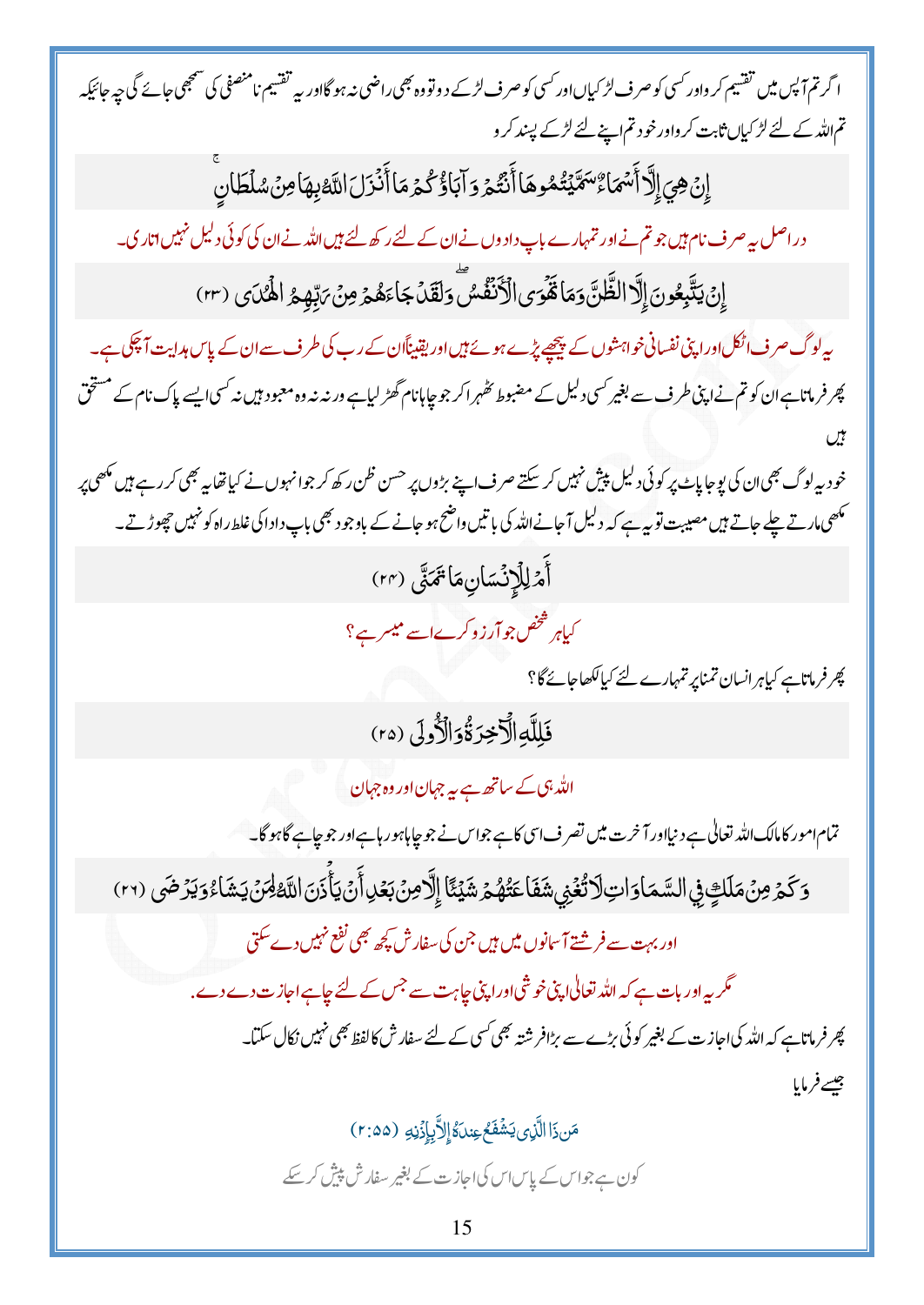وَلاَتَنفَعُ الشَّفَعَةُ عِندَهُ إِلاَّلِّهَنَ أَزِنَ لَهُ (٣٣:٢٣) اس کے فرمان کے بغیر کسی کوکسی کی سفارش نفع نہیں دے سکتی۔ جبکہ بڑے بڑے قریبی فرشتوں کا بیہ حال ہے تو پھراے ناوافقو! تمہارے بیہ بت اور تھان کیا نفع پہنچادیں گے ؟ ان کی پرستش سےاللہ روک رہاہے تمام رسول صلی اللہ علیہ وسلم اور کل آ سانی کیا بیں اللہ کے سوااور وں کی عبادت سے رو کناا پناعظیم الشان مقصد بتاتی ہیں پھر تم ان کواپناسفار شی سمجھ رہے ہو <sup>کس</sup> قدر غلط راہ ہے۔ إِنَّ الَّذِينَ لَا يُؤْمِنُونَ بِالْآخِرَةِ لِيُسَمُّونَ الْمَلَائِكَةَتَسْمِيَةَ الْأُنْثَى (٢٤) بیشک لوگ آخرت پرایمان نہیں رکھتے وہ فر شتوں کاز نانہ نام مقرر کرتے <del>ہ</del>یں اللہ تعالیٰ مشر کین کے اس قول کی تر دید فرماتاہے کہ اللہ کے فرشتےاس کی لڑ کیاں ہیں۔ جیسے اور حکمہ ہے وَجَعَلُواالْمَلَائِكَةَالَّذِينَهُمْ عِبَادُالرَّحْمَنِ إِنَاثَاًأَشَهَدُواخَلَقَهُمُّ سَتُكَتَبُ شَهَارَهُّمُّ وَيُسَأَلُونَ (٣٣:١٩) اللہ کے مقبول بند وں اور فرشتوں کوانہوں نے اللہ کی لڑ کیاں ٹھُہرادیا ہے کیاان کی پیدائش کے وقت پیرموجو دیتھے ؟ ان کی شہادت لکھی جائے گیااوران سے پر ستش کی جائے گی يهاں بھی فرمایا وَمَا لَهُمْ بِهِ مِنْ عِلْمٍ إِنْ يَتَّبِعُونَ إِلَّا الظَّنَّ وَإِنَّ الظَّنَّ لَا يُغۡنِى مِنَ الْحَقّ شَيۡئًا (٢٨) حالا نکہ انہیںاس کاعلم نہیں وہ صرف اپنے گمان کے پیچھے پڑے ہوئے ہیںاور بیٹک وہم( گمان)حق کے مقالبے میں کچھ کام نہیں دیتا۔ ر لوگ فرشتوں کے زنانہ نام رکھتے ہیں جوان کی بے علمی کا نتیجہ ہے محض حجو<sub>ٹ</sub> کھلا بہتان ہلکہ صر پح شرک ہے بہ صرف ان کی اٹکل ہے اور پہ ظاہر ہے کہ انکل پجو کی پاتیں حق کے قائم مقام نہیں ہوسکتیں۔حدیث شریف میں ہے : گمان سے بچو گمان بد ترین جھوٹ ہے فَأَعْرِضُ عَنْ مَنْ تَوَلَّى عَنْ ذِكْرِ نَا وَلَمْ يُرِدُ إِلَّا الْحَيَاةَ الدُّنْيَا (٢٩) آپ اس سے منہ موڑلیں جو ہمار کی پاد سے منہ موڑےاور جن کااراد ہ بجز زند گانی دیاکے اور کچھ نہیں۔ پھر اللہ تعالٰی اپنے نبی صلی اللہ علیہ وسلم سے فرماتا ہے کہ حق سے اعراض کرنے والوں سے آپ بھی।عراض کر لیں ان کامطمع نظر صرف د نیا کی زندگی ہےاور جس کی غایت بیہ سفلی د نیاہواس کاانجام کبھی نیک نہیں ہوتا

ذَلِكَ مَبْلَغُهُمْ مِنَ الْعِلْمِ إِ

یہی ان کے علم کی انتہاہے۔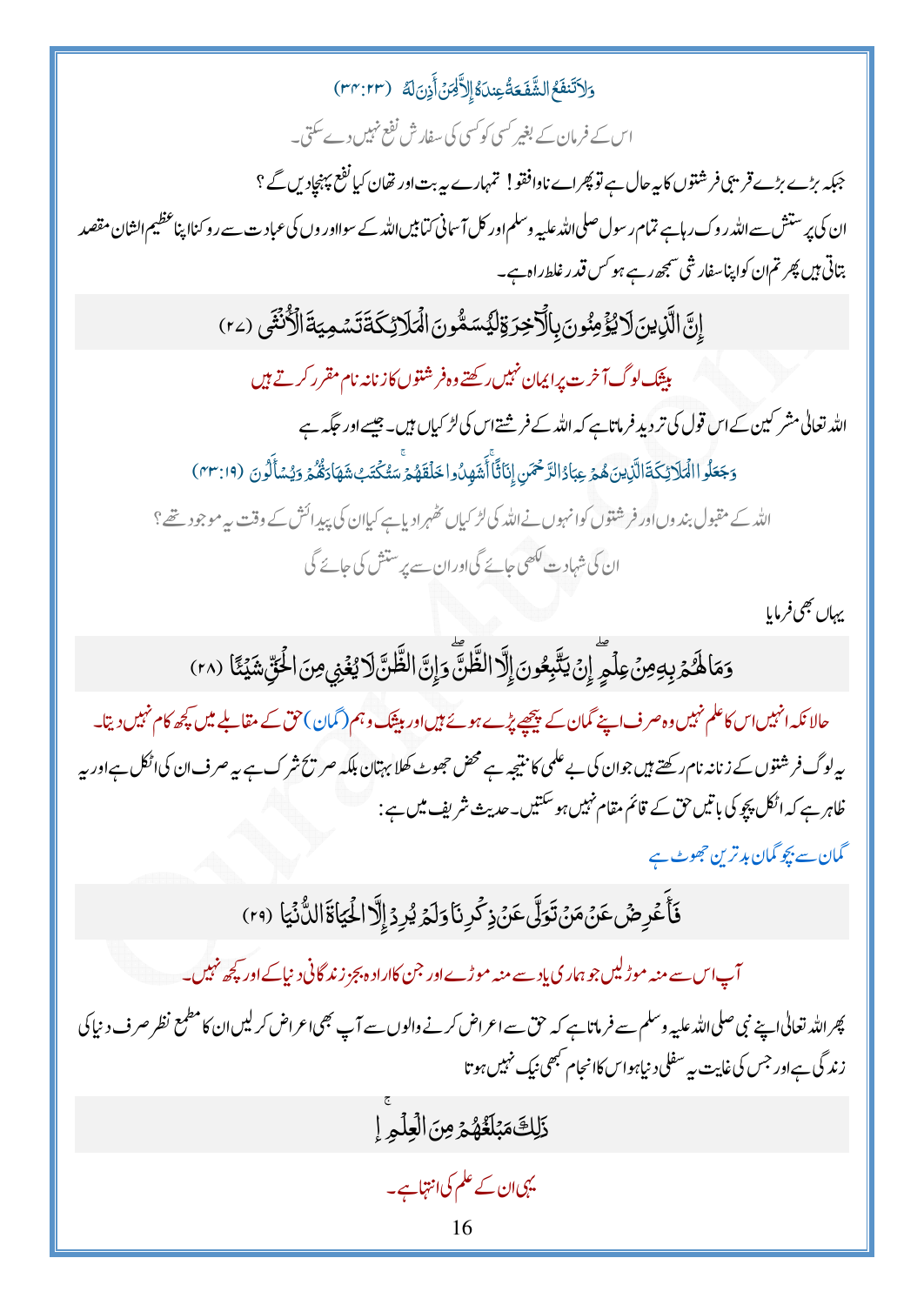ان کے علم کی غایت بھی یہی ہے کہ دیا طلبیااور کو حشش دیامیں ہر وقت منہمک رہیں۔ حضور صلىالله عليه وسلم فرماتے ہيں : د نياس کاڪر ہے جس کا(آخرت میں) گھر نہ ہواور دیااس کامال ہے جس کامال(آخرت میں) کنگال نہ ہو، ایک منقول د عامیں حضور صلی اللہ علیہ وسلم کے پیرالفاظ بھی آ ئے ہیں :

اللهير لاتجعل الدنيا اكبر همناولامبلغ علمنا

یر ورد گار توہمار یااہم تر کوششاور مطمع نظراور مقصد معلومات صرف دین<sub>ا</sub>ہی کو نہ کر۔

إِنَّ مَبَّلَكَ هُوَ أَعۡلَمُ عِمَنۡ ضَلَّ عَنۡ سَبِيلِهِ وَهُوَ أَعۡلَمُ عِمَنِ اهۡتَدَى (٣٠)

آپ کارباس سے خوب داقف ہے جواس کی راہ سے بھٹک گیاہےاور وہی خوب واقف ہے اس سے بھی جوراہ یافتہ ہے۔ پھر فرماناہے کہ جمیع مخلو قات کاخالق صرف اللہ تعالٰی ہی ہےاپنے بند وں کی مصلحتوں سے صبح طور پر وہی واقف ہے جسے چاہے ہدایت دے جسے

چاہے ضلالت دے سب کچھ اس کی قدرت علم اور حکمت سے ہو رہاہے وہ عادل ہے اپنی شریعت میں اور انداز مقرر کرنے میں ظلم و بےانصافی تنہیں کر تا۔

وَالِّهِمَا فِي السَّمَاوَاتِ وَمَا فِي الْأَرْمَضِ

اوراللہ ہی کا ہے جو کچھ آسانوں میں ہے اور جو کچھ زمین میں ہے

مالک آ سان وزیین ہے پر واہ مطلق شہنشاہ حقیقی عادل خالق حق وحق کاراللہ تعالیٰ ہی ہے ۔

لِيَجْزِيَ الَّذِينَ أَسَاءُوا بِمَاعَمِلُوا وَيَجْزِيَ الَّذِينَ أَحۡسَنُوابِالۡحُسۡنَى (٣١)

تاکہ اللہ تعالٰی برے عمل کرنے والوں کوان کے اعمال کا ہدلہ دےاور نیک کام کرنے والوں کوا چھابدلہ عنایت فرمائے ہر کسی کواس کے اعمال کا ہدلہ دینے والا نیکی پر نیک جزااور بد می پر بر می سزاد ہی دے گا

الَّذِينَ يَجۡتَنِبُونَ كَبَائِرَ الۡإِثۡمِ وَالۡفَوَاحِشَ إِلَّا اللَّمَـٰٓمَ

اوران لو گوں کو جو بڑے گناہوں سے بیچتے ہیںاور بے حیائی سے بھی سوائے کسی چھوٹے گناہ کے

اس کے نزد یک بھلے لوگ دہ ہیں جواس کی حرام کر دہ چیز وںاور کاموں سے بڑے بڑے گناہوںاور بد کارپوں ونالائقیوں سےالگ رہیںان سے بہ تقاضائے بشریت ا گر <sup>کب</sup>ھی کوئی حچھوٹاساگناہ سر ز د ہو بھی جائے توپر ور د گار پر د ہ<sup>ر</sup>پو شی کرتاہےاور معاف فرمادیتا ہے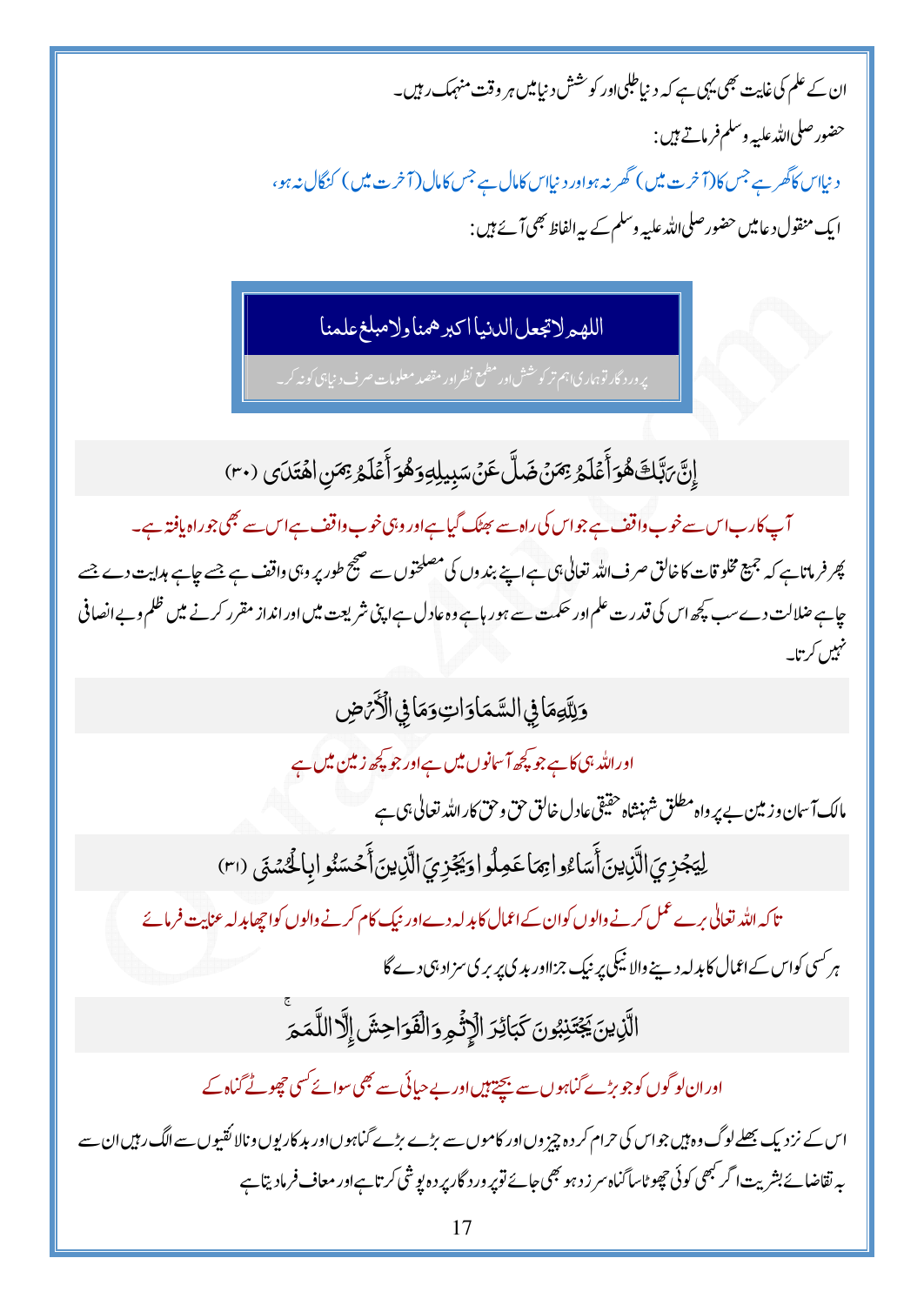جیسے اور آیت میں ہے

اِنْ تَجْتَنِبُوۡا كَبَآبِرَ مَاتُنۡهَوۡنَ عَنۡهُ نُكَفِّرۡ عَنۡكُمۡ سَيّاٰتِكُمۡ دَنُكۡ فِلۡكُمۡ مُّلۡ فَلاَ كَرِیۡهَا (٣:٣١) ا گرتم ان کبیر ہ گناہوں سے پاکدامن رہے جن سے تہمیں روک دیاگیاہے توہم تمہاری برائیاں معاف فرماد س گے ، یہاں بھی فرمایا گر حچھوٹی حچھوٹی لغز شیںاورانسانیت کی کمزوریاں معاف ہیں۔ حضرت عبداللہ فرماتے ہیںاللّٰہَ پرَ کی تفسیر میرے حیال میں حضرت ابوہریرہ کی بیان کر دہاس حدیث سے زیادہ انچھی کوئی نہیں کہ حضور صلی اللّٰہ عليهِ وسلم نےفرمایا: اللہ تعالٰی نے ابن آدم پراس کا زناکا حصہ لکھ دیاہے جسے وہ یقیناً پاکر ہی رہے گا آنکھوں کازنادیکھناہے زبان کاز نابولناہے دل امنگ اور آر زوکر تا ہے،اب شر مگاہ خواہاسے سجاگر د کھائے پاحجھوٹا (بخاری دمسلم) حضرت ابن مسعودٌفرماتے ہیں: آنحمھوں کاز نا نظر کرناہےاور ہو نٹول کا بوسہ لیناہےاور ہاتھوں کاز نا پکڑ ناہےاور پیروں کاز ناجلناہےاور شر مگاہاسے سجاکر ٹی ہے یاحجھوٹاکر دیتی ہے یعنی اگر شر مگاہ کو نہ روک سکااور بد کار کی کر بیٹھاتوسب اعضاءکاز ناثابت اور اگراپنےاس عضو کور وک لیاتووہ سب اللَّهَ پَر میں داخل ہے، حضرت ابوہریرہؓ سے مر وی ہے کہ اللّٰہَ یَہ بوسہ لیناحچٹر نادیکھنامس کرناہےاور جب شر مگاہیں مل گئیں توعسل واجب ہو گیااور زناکار ی کاگناہ ثابت ہو گیا، حضرت ابن عباسٌ ہے اس جملہ کی تفسیر یہی مر وی ہے یعنی جو پہلے گزر چکا، حضرت محاہد فرماتے ہیں گناہ سے آلود گی ہو پھر چھوڑ دے تواللؓ محیر میں داخل ہے، ایک روایت میں ہے کہ حضور صلی <sub>اللّٰہ</sub> علیہ وسلم نے فرمایا: م ادیہ ہے کہ زناسے نزد کی ہونے کے بعد توبہ کرےاور پھر نہ لوٹے چور پی کے قریب ہو جانے کے بعد چور کی نہ کی اور توبہ کرکے لوٹ آیااسی طرح شراب پینے کے قریب ہو کر شراب نہ پیااور توبہ کرکے لوٹ گیاںیہ سب **اللّٰہ** کی قیل جوایک مؤمن کومعاف ہیں، حضرت حسن سے بھی یہی مر وی ہے حضرت عبداللہ بن عمر وفرماتے ہیں مر اداس سے شر ک کے علاوہ گناہ ہیں۔ ابن زبیرؓ فرماتے ہیں دوحد وں کے در میان حد زنااور عذاب آخرت ہے، حضرت ابن عباسؓ سے مر وی ہے کہ ہر وہ چیز جو د وحد وں کے در میان حد د نیااور حد آخرت نمازیں اس کا کفار ہ بن جاتی ہیںاور وہ ہر واجب کر دینے والی سے کم ہے حد دیناتووہ ہے جو کسی گناہ پراللہ نے دیناوی سزامقرر کر دی ہےاوراس کی سزاد نیامیں مقرر نہیں کی۔ إِنَّ مَبَّلَكَ وَاسِعُ الْمَغْفِرَةِ بیشک تیر ارب بہت کشاد ہ مغفر ت والا ہے ، 18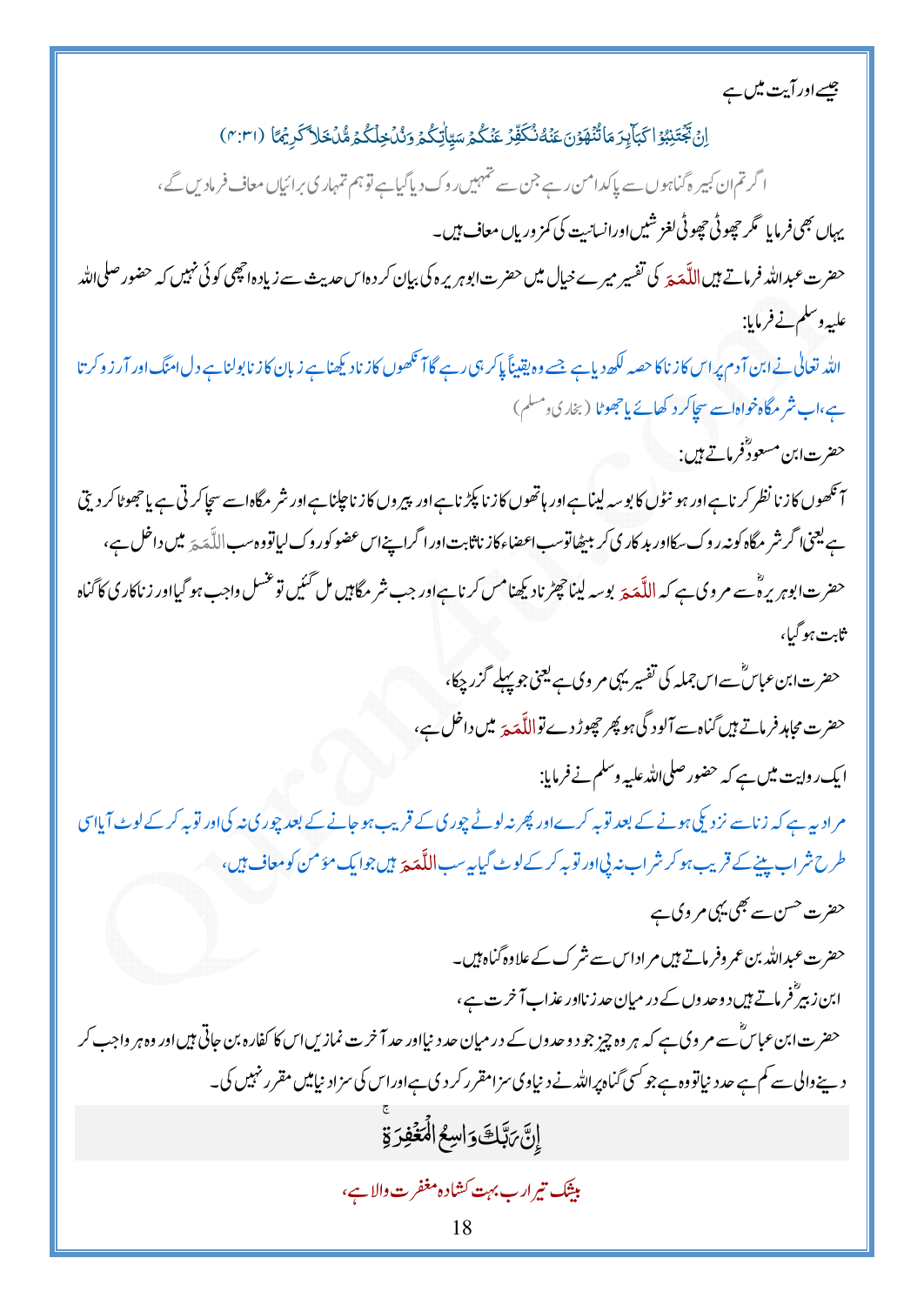# تی<sub>ر سے</sub>رب کی بخشش بہت وسیع ہے ہر چیز کو گھیر لیاہےاور تمام گناہوں پراس کااحاطہ ہے

جیسے فرمان ہے

قُلْ يَاعِبَادِيَ الَّذِينَ أَسْرَفُو اعَلَى أَنَفُسِهِمْ لَاتَقْنَطُوا مِنْ بَحْمَةِ اللَّهِ إِنَّ اللَّهَ يَغْفِرُ الذُّنُوبَ جَمِيعًا ۚ إِنَّهُ هُوَ الْغَفُوهُ الرَّحِيمُ (٣٩:٥٣) اے میرے وہ بند و! جنہوں نےاپنی جان پراسراف کیاہےاللہ کی رحمت سے ناامید نہ ہو نااللہ تعالٰی تمام گناہوں کو بخش دیتاہے اور وہ بڑی بخشش والااور بڑے رحم والا ہے

ۿؙۊٲۜڠؘڶٙٙۿڔۑػ۠ؗ۠ۿؘٳؚۮؘٲۜۮؙۺؘٲۜػ۠ۿ؋ؚڹؘٳڷٲۜٚ؆ؘڞؚۣۅؘٳۭۮؘٲۜٮ۬ٛؿ۠ۿٲۨڿڹۜٞڐۨڣۣؠ۠ڟؗۅڹۣٲ۠۠ڡۜۿٲؾػٛۿؖ

وہ تہمہیں بخونی جانتاہے جبکہ اس نے تہمہیں زمین سے پیدا کیااور جبکہ تم اپنی ماؤں کے پیٹ میں بچے تھے

پھر فرمایاوہ جمہیں دیکھنے والااور تمہارے ہر حال کاعلم رکھنے والااور تمہارے ہر کلام کو سننے والااور تمہارے تمام تراعمال سے واقف ہے جبکہ اس نے تمہارے باپ آ دم کوز مین سے پیدا کیااوران کی پیٹھ سےان کی اولاد نکالی جو چیو نٹیوں کی طرح پھیل گئی پھران کی تقسیم کرکے دو گروہ بناد پئے ایک جنت کے لئےاورایک جہنم کے لئے

اور جب تم اپنی ماں کے پیٹ میں بچے تھےاس کی مقرر کر دہ فر شتے نے روزی عمر عمل نیکی بدی لکھ لی بہت سے بچے پیٹ سے ہی گر جاتے ہیں۔ بہت سے دودھ پینے کی حالت میں فوت ہو جاتے ہیں، بہت سے دودھ چھٹنے کے بعد بلوغت سے پہلے ہی چل بستے ہیں بہت سے عین جوانی میں دار د نیاخالی کر جاتے ہیں،اب جبکہ ہم تمام منازل کو طے کرچکے اور بڑھاپے میں آگئے جس کے بعد کوئی منزل موت کے سوانہیںاب بھی اگر ہم نہ ستنجلیں توہم سے بڑھ کرغافل کون ہے؟

فَلَاتُزَكُّواأَنَّفُسَكُمَّ هُوَأَعۡلَمُ مِمَنِ اتَّقَى (٣٢)

پس تم اپنی پاکیز گی آپ بیان نہ کرو۔وہی پر ہیز گاروں کوخوب جانتا ہے

خبر دارتم اپنے نفس کو پاک نہ کہوا پنے نیک اعمال کی تعریفیں کرنے نہ بیٹھ حاؤاپنے آپ سراہنے نہ لگوجس کے دل میں رب کا ڈر ہے اسے رب ہی خوب جانتاہےاور آیت میں ہے

آلَهُ تَرَ إِلَى الَّذِيْنَ يُزَكُّونَ أَنْفُسَهُمْ بِمَلِ اللَّهُ يُزَكِّيْ مَنْ يَّشَآءُوَلَا يُظُلَمُوْنَ فَبْنِيَلاً (٣:٣٩)

کیاتونےان لو گوں کو نہ دیکھاجوا پنے نفس کی پاکیز گی آپ بیان کرتے ہیں وہ نہیں جانتے کہ پہ اللہ کے ہاتھ ہے جسے وہ چاہے بر تراعلیٰ اور پاک صاف کر دے کسی پر کچھ بھی ظلم نہ ہو گا۔

محمہ بن عمرو بن عطافرماتے ہیں ہیں نےاپنی لڑ کی کانام برہ ر کھاتو مجھ سے حضرت زینت بنت ابوسلمہ نے فرمایار سول الله صلى الله عليہ وسلم نےاس نام سے منع فرمایاہے خود میر انام بھی برہ تھاجس پر آپ نے فرمایاتم خودا پٹی بر تر یااور پاکی آپ نہ بیان کر وتم میں سے نیکی والوں کاعلم پورے طور یراللہ ہی کو ہے لو گوں نے کہا پھر ہم اس کا کیانام رکھیں ؟ فرمايازينب نام ركھو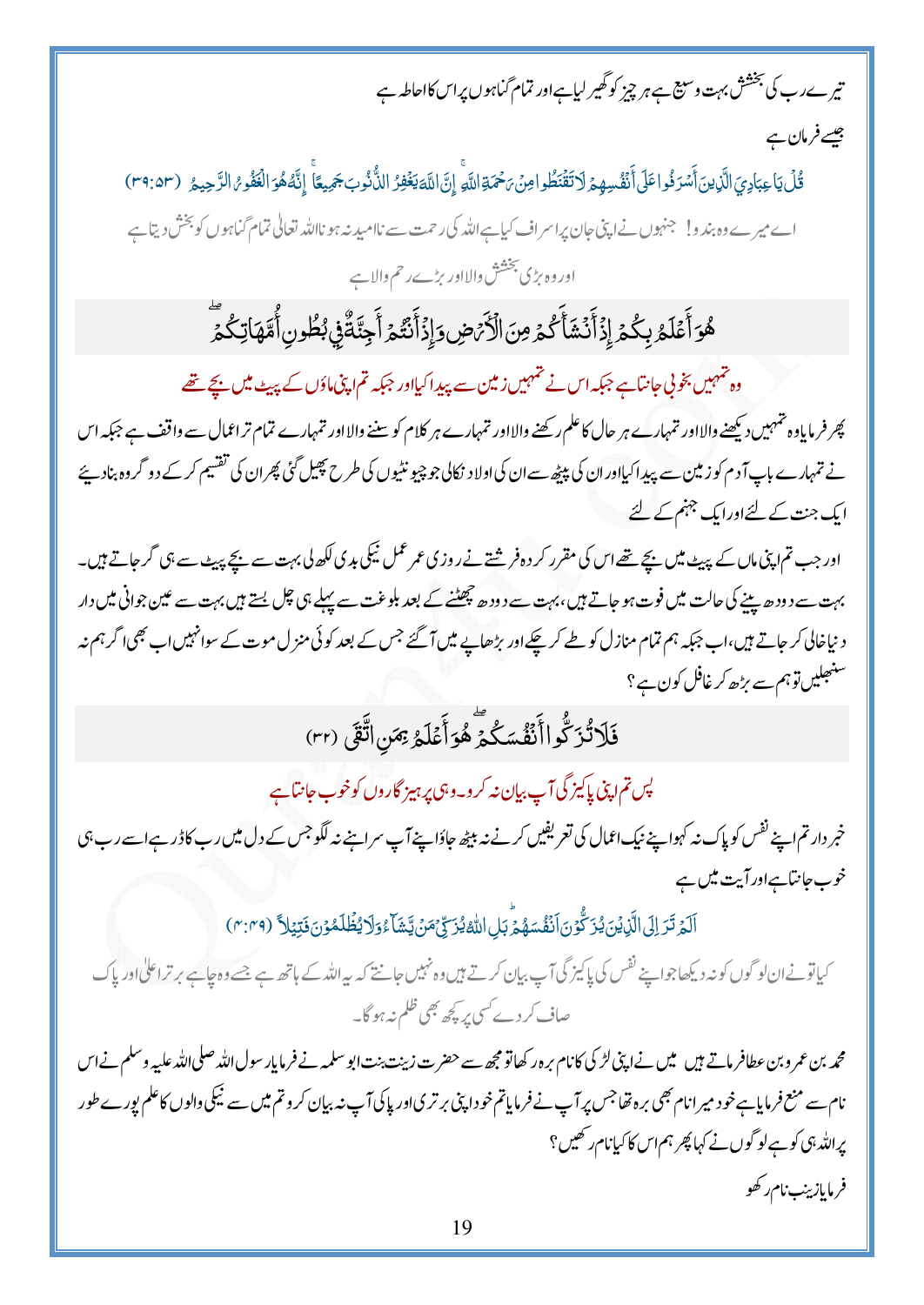مسنداحمہ میں ہے حضور صلی اللہ علیہ وسلم کے سامنے کسی ایک شخص کی بہت تعریفیں بیان کیں آپ نے فرمایا: افسوس تونے اس کی گردن ماری کئی مریتبہ یہی فرماکرار شاد فرمایا کہ اگر *کس*ی کی تعریف ہی کرنی ہو توپوں گمان فلاں کی طرف سے ایسا ہے حقیقی علم اللہ کو ہی ہے پھراپنی معلومات بیان کر وخود <sup>کس</sup>ی کی پاکیز گیاں بیان کرنے نہ بیٹھ حاؤ۔ ابوداؤداور مسلم میں ہے کہ ایک شخص نے حضرت عثان کے سامنےان کی تعریفیں بیان کر ناشر وع کر دیںاس پر حضرت مقداد بن اسوداس کے منہ میں مٹی بھرنے لگےاور فرمایاہمیں رسول <sub>اللہ</sub> صلی <sub>اللہ علیہ</sub> وسلم کا حکم ہے کہ تعریفیں کرنے والوں کے منہ مٹی سے بھر دیں۔ أَفَرَأَيۡتَ الَّذِى تَوَلَّى (٣٣) ۔<br>کیاآپ نےاسے دیکھاجس نے منہ موڑلیا۔ اللہ تعالٰیان لو گوں کی مذمت کر رہاہے جواللہ کی فرمانپر دار کی سے منہ موڑ لیں پیج نہ کہیں نہ نمازاد اکریں بلکہ حضلائیں دَأَعْطَىقَلِيلًادَأَكْدَى (٣٢) اور بہت <sup>کم</sup> دیلاور ہاتھ روک لیا اعراض کریں راہاللہ بہت،پی کم خرچ کریں دل کونصیحت قبول کرنے والانہ بنائیں کبھی کچھ کہنامان لیا پھر رسیاں کاٹ کرالگ ہو گئے عرب"اَأَكْدَى "اس وقت كہتے ہيں مثلًا پچھ لوگ كنواں كھود رہے ہوں در ميان ميں كو ئى سخت چٹان آ جائےاور وہ دستبر دار ہو جائيں أَعِنُدَةُعِلْمُ الْعَيْبِ فَهُوَيَرَى (٣٥) کیااسے علم غیب ہے کہ وہ(سب پچھ)دیکھ رہاہے فرماناہے کیااس کے پاس علم غیب ہے جس سےاس نے جان لیاکہ اگر میں راہ لٹداپنازر ومال د وں گا توخالی ہاتھ رہ جاؤں گا؟ یعنی دراصل بوں نہیں بلکہ یہ صدقے نیکی اور بھلائی سے ازرویے بخل،طمع،خود غرضی،نامر دیوے دلی کے رک رہاہے، حدیث میں ہے اے ہلال خرچ کراور عرش والے سے فقیر بناد ینے کاڈر نیرر کھ خود قرآن میں ہے وَمَا أَنۡفَقَّتُمۡ مِنۡ شَیۡءٍ فَهُوَ یُّخۡلِقُهؓ وَهُوَ خَیۡرُ الرَّازِقِینَ (٣٣:٣٩) تم جو کچھ خرچ کروگے اللہ تعالٰی تنہمیںاس کا بدلہ دے گااور وہی بہترین رازق ہے۔ أَمْرَلَمَ يُنَبَّأَبِهَافِى صُحْفِ هُوسَى (٣٦) کیااسےاس چیز کی خبر نہیں دی گئی جو موسیٰ ؓ کے 20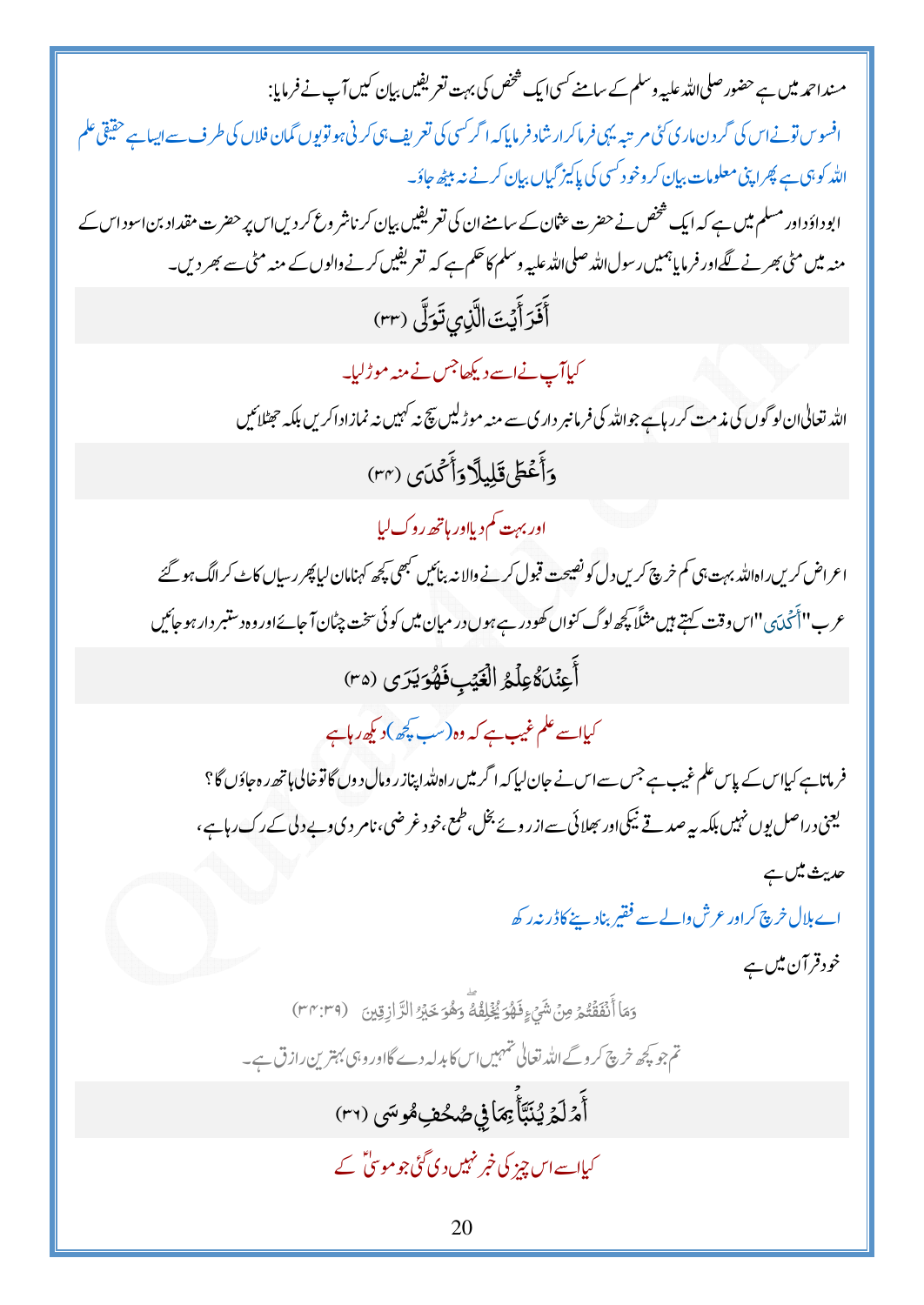# دَإِبْرَاهِيمَ الَّذِي دَقَّ (٣٤)

### اور وفادارا براہیمؓ کی آسانی کتابوں میں تھا۔

دَقّی کے معنیٰا یک تو بہ کئے گئے ہیں کہ انہیں حکم کیاگیاتھاوہ سب انہوں نے پہنچاد یا د وسرے معنی ہے گئے گئے ہیں کہ جو حکم ملااسے بجالائے۔ ٹھیک ہیے کہ یہ دونوں ہی معنی درست ہیں جیسے اور آیت میں ہے

وَإِذِابُتَلَى إِبْرِهِمَ رَبُّهُ بِكَلِمٰتِ فَأَتَمَّهُنَّ قَالَ إِنِّي جَاعِلُكَ لِلنَّاسِ إِمَامًا ۚ (٢:١٢٣)

ابراہیم کو جب کبھی جس کسی آزمائش کے ساتھ اس کے رب نے آزمایاآپ نے کامیابی کے ساتھ اس میں نمبر ملالئے یعنی ہر حکم کو بجالائے ہر منع سے رکے رہے رب کی رسالت یوری طرح پہنچادی پس اللہ نےانہیں امام بناکر د وسر وں کاان کاتابعدار بنادیا جیسے ار شاد ہواہے

ثُّمَّ أَوْحَيْنَا إِلَيْكَ أَنِ اتَّبِحُ مِلَّةَ إِبْرَاهِيمَ حَنِيفًا ۖ وَمَا كَانَ مِنَ الْحُشُرِ كِينَ (١٢:١٢٣)

پھر ہم نے تیری طرف وی کی کہ ملت ابراہیم حنیف کی پیروی کرجومشر ک نہ تھا

ابن جریر کی ایک مر فوع حدیث میں ہے کہ حضور صلی اللہ علیہ وسلم نےاس آیت کی تفسیر میں فرمایاکہ ہر روز وہ دن نکلتے ہی جار رکعت ادا کیاکر تے تھے یہی <sub>ال</sub>ن کی وفاد ار <sub>کی</sub> تھی

أَلَّاتَزِ وُدَازِيَةٌوِزْيَأْخُرَى (٣٨)

کوئی شخص کسی د وسرے کایو جھ نبراٹھانے گا۔

پھر صغیر ہ پاکپیر ہ کیاتواس کاو بال خو داس پر ہےاس کا یہ بوجھ کو ئی اور نہ اٹھائے گا۔ جیسے قر آن کریم میں ہے

وَإِنْ تَدُعُ مُثْقَلَةٌ إِلَى حِمْلِهَا لَا يُعْمَلُ مِنْهُ شَيْءٌ وَلَوْ كَانَ ذَا قُرْبَى (٢٥:١٨)

ا گر کوئی بو حجل اپنے بوجھ کی طرف کسی کوبلائے گا تواس میں سے کچھ نہ اٹھا پاجائے گاا گرجہ وہ قرابتدار ہو

وَأَنْ لَيُسَ لِلْإِنْسَانِ إِلَّامَاسَعَى (٣٩)

اور بہ کہ ہر انسان کے لئے صرف وہی ہے جس کی کوشش خو داس نے کی۔

ان صحیفوں میں یہ بھی تھا کہ انسان کے لئے صرف وہی ہے جواس نے حاصل کیا یعنی جس طرح اس پر دوسرے کا بو جھ نہیں لاداحائے گاد وسر وں کی بداعمالیوں میں یہ بھی نہیں پکڑاجائے گااورا سی طرح د وسرے کی نیکی بھی اسے کچھ فائدہ نہ دے گی۔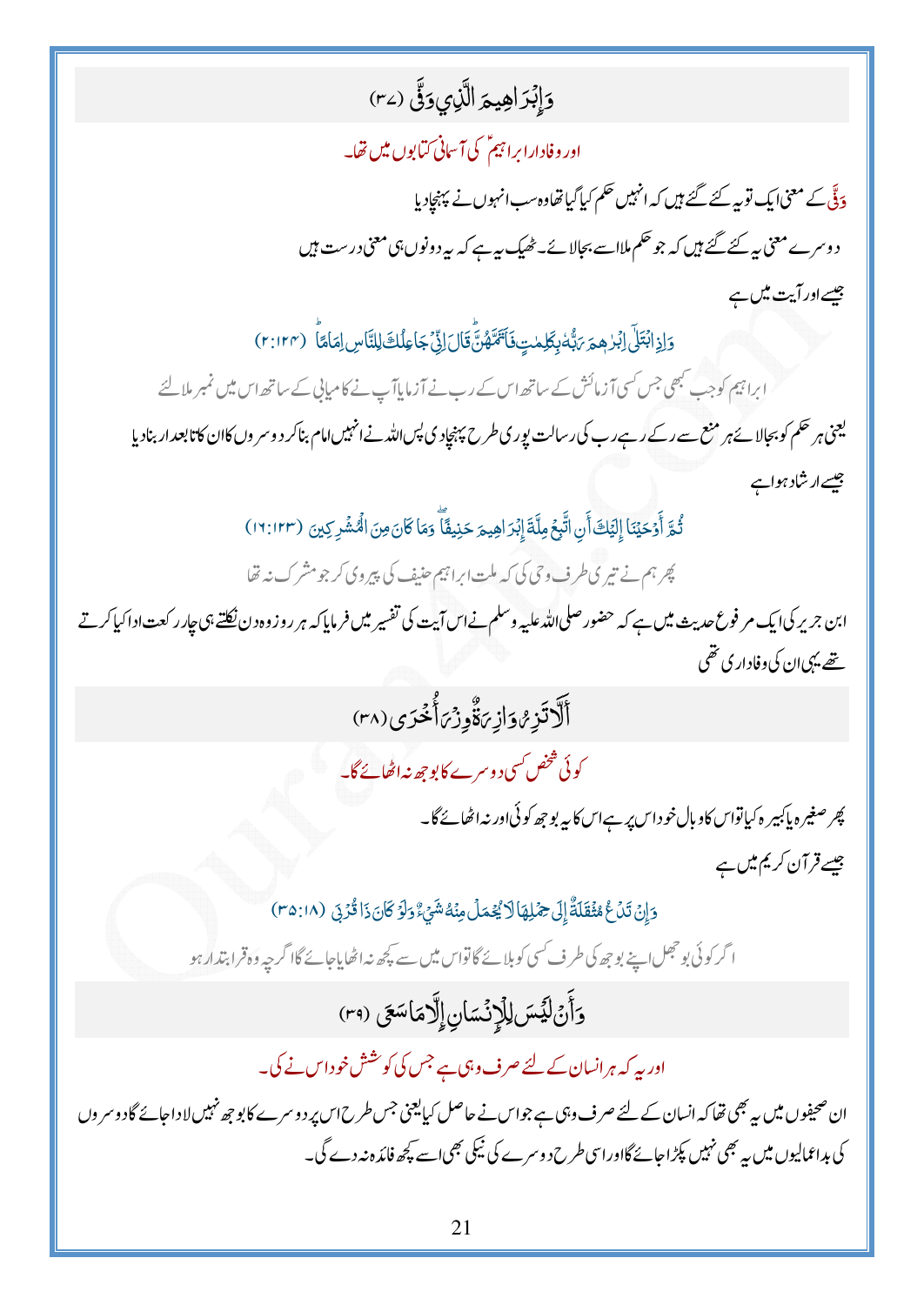حضرت امام شافعیؒاور ان کے متعبین نےاس آیت سےاستدلال کیاہے کہ قر آن خوانی کاثواب مر دوں کا پہنچایاجائے تو نہیں پہنچیااس لئے کہ بنہ تو بیہان کاعمل ہے نہ کسب یہی وجہ ہے کہ رسول اللہ صلی اللہ علیہ وسلم نے نہ اس کاجواز بیان کیانہ اپنی امت کواس پر رغبت دلا ئی نہ انہیں اس پر آمادہ کیانہ توکسی صر تۂ فرمان کے ذریعہ سے نہ کسی اشارے کناہیئے سے ٹھیک اسی طرح صحابہ کرام رضوان اللہ علیہم اجمعین میں سے کسی ایک سے پہ ثابت نہیں کہ انہوں نے قرآن پڑھ کراس کے ثواب کا ہدیہ میت کے لئے بھیجاہوا گریہ نیکی ہوتی اور مطابق شرع عمل ہوتاتوہم سے بہت زیادہ سبقت نیکیوں کی طرف کرنے والے صحابہ کرام تھے رضی اللہ عنہم اجمعین۔

ساتھ ہی ہہ بات بھی یادر تھنی جاہیے کہ نیکیوں کے کام قرآن حدیث کے صاف فرمان صحیح ثابت ہوتے ہیں کسی قشم کے رائےاور قیاس کاان میں کوئی د خل نہیں ہاں دعااور صدقہ کا ثواب میت کو پہنچیا ہے اس پر اجماع ہے اور شارع علیہ السلام کے الفاظ سے ثابت ہے جو حدیث صحیح مسلم شریف میں حضرت ابوہریرہ کی روایت سے مر وی ہے کہ رسول اللہ صلی اللہ علیہ وسلم نے فرمایا:

انسان کے مرنے پراس کےاعمال منقطع ہو جاتے ہیں لیکن تین چزیں نیک اولاد جواس کے لئے دعاکرتی رہے یاوہ صدقہ جواس کے انقال کے بعد بھی جاری رہے یاوہ علم جس سے نفع اٹھایاجاتارہے،

اسکاپہ مطلب ہے کہ در حقیقت بیہ تینوں چیزیں بھی خود میت کی سعی اسکی کوشش اوراس کاعمل ہیں، یعنی کسی اور کے عمل کااجراسے نہیں پہنچ رہا، صحيح حديث ميں ہے :

سب سے بہتر انسان کا کھاناوہ ہے جواس نے اپنے ہاتھوں سے حاصل کیاہواس کی اپنی کمائی ہواور انسان کی اولاد بھی اسی کی کمائی اور اسی کی حاصل کردہ چز ہے

پس ثابت ہوا کہ نیک اولاد جواس کے مرنے کے بعداس کے لئے دعاکرتی ہے وہ دراصل اسی کاعمل ہےاسی طرح صد قہ جار پہ مثلاً وقف وغیر ہ کہ وہ بھی اسی کے عمل کااثر ہےاوراسی کا کیاہواو قف ہے۔

خود قر آن فرماتاہے

إِنَّا نَحْنُ نُحْيِبِي الْمَوْتَي دَنَكْتُبُ مَا قَدَّهُوا دَأَثَاَءَهُمْ (٣٦:١٢)

لینی ہم مر دوں کازندہ کرتے ہیںاور لکھتے ہیں جو آگے بھیج چکے اور جو نشان ان کے پیچھے رہے۔

اس سے ثابت ہو تاہے کہ ان کے اپنے پیچھے چھوڑے ہوئے نشانات نیک کاثواب انہیں پہنچیار ہتاہے،ر ہاوہ علم جسے اس نے لو گوں میں پھیلا پااور اس کے انتقال کے بعد بھی لوگ اس پر عامل اور کار بند رہے وہ بھی اصل اسی کی سعی اور اسی کا عمل ہے جواس کے تابعداری کریں ان سب کے برابراجر کے اسےاجر ملتاہے در آنجالیکہ ان کے اجر گھٹتے نہیں

دَأَنَّ بِسَعْبَهُ يَسَوْفَ يُدَى (۴۰)

اور یہ بیٹک اس کی کوشش عنقریب دیکھی جائے گی۔ پھر فرماتاہےاس کی کوشش قیامت کے دن جانچی جائے گیاس دناس کاعمل دیکھاجائے گا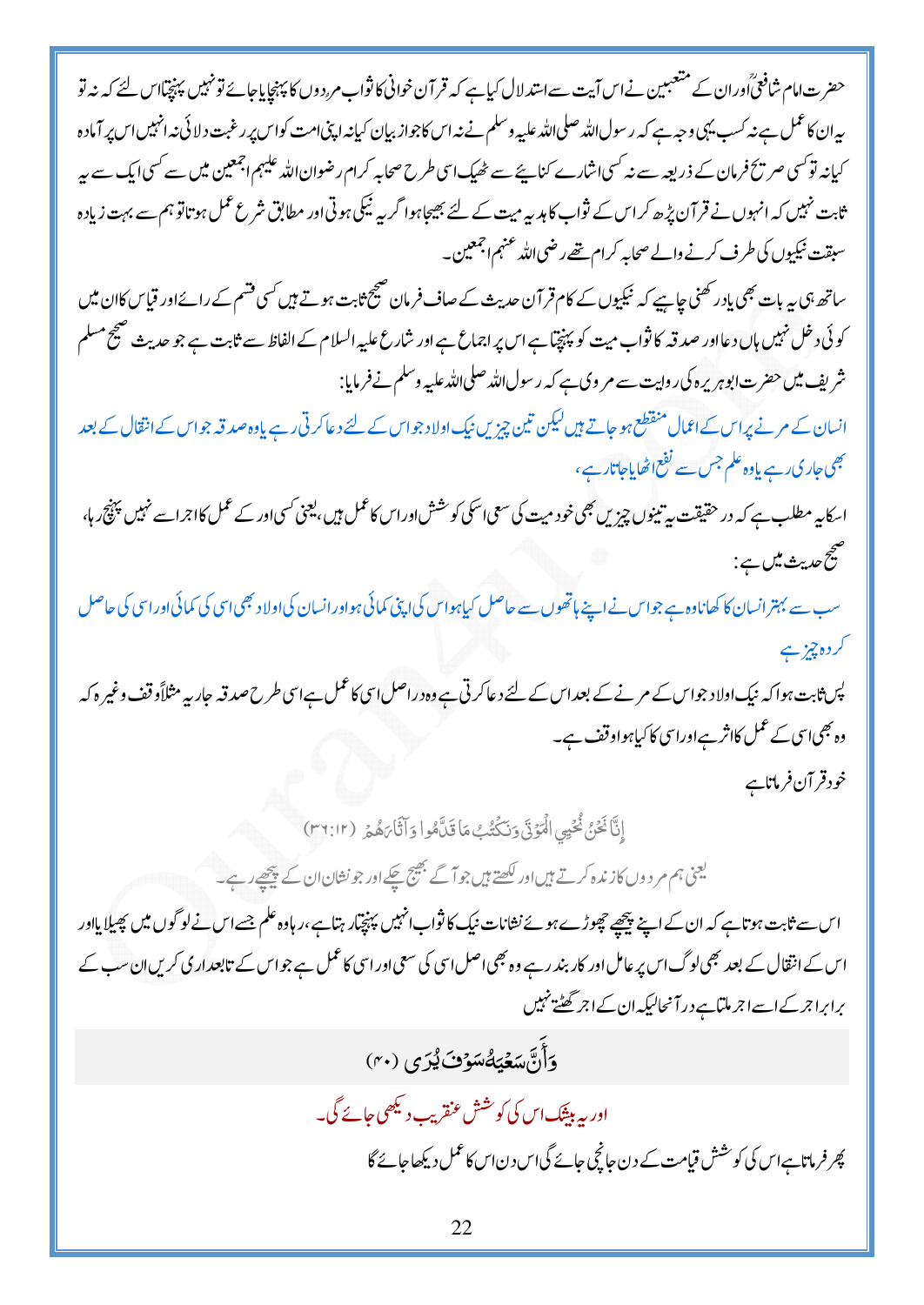جيسے فرمایا

### قُلِ اعْمَلُواْ فَسَبَرَى اللَّهُ عَمَلَكُمُ . . . (٩:١٠٥)

یعنی کہہ دے کہ تم عمل کئے جاؤگے پھر وہ تہمیں تمہارےاعمال سے خبر دار کرے گایعنی ہر نیکی کی جزااور ہر بد کی کی سزادے گا يهاں بھی فرمایا

ثُبةٍ يُجْزَاهُالْجُزَاءَالْأَدْفَى (٣١)

پھراسے یورایورابدلہ دیاجائے گا۔

چراس کایورایورابدلہ دیاجائے گا۔

وَأَنَّ إِلَى رَبَّكَ الْمُنْتَهَى (٣٢)

اور یہ کہ آپ کے رب، کی کرف سے پہنچناہے۔

فرمان ہے کہ بازگشت آخراللہ کی طرف ہے۔ قیامت کے دن سب کولوٹ کراسی کے سامنے پیش ہو ناہے حضرت معاذ نے قبیلہ بنیاود میں خطبہ پڑھتے ہوئے فرمایاہے بنیاود میں اللہ کا پنجمبر کا قاصد بن کر تمہاری طرف آیاہوں تم یقین کرو کہ تمہارا سب کالوٹیاﷲ کی طرف ہے پھر پاتو جنت میں پہنچائے جاؤ یا جہنم میں دھکیلے حاؤ بغوی میں ہے حضور صلی للڈ علیہ وسلم نےاس آیت کی تفسیر میں فرمایا: الله تعالى كى ذات ميں فكر كر ناجائز نہيں،

جيسےاور حديث ميں ہے: مخلوق پر غور بھر ی نظر س ڈالولیکن ذات خالق میں گہر ے نہ اتر و۔اسے عقل واد راک فکر وذ ہن نہیں پاسکتا، گوان لفظوں سے بہ حدیث محفوظ نہیں مگر صحیح حدیث میں یہ بھی مضمون موجود ہےاس میں ہے کہ شیطان کسی کے پاس آتاہےاور کہتاہےاسے گس نے پیداکیا؟ ں۔<br>پھراسے *کس نے پیدا*کیا؟ یہاں تک کہ کہتاہےاللہ تعالٰی کو کس نے پیدا کیا؟ جب تم میں سے کسی کے دل میں ہہ وسوسہ پیداہواتواعو ذیڑھ لےاوراس خیال کودل سے دور کر دے، سنن کیا یک حدیث میں ہے مخلو قات اللہ میں غور وفکر کر ولیکن ذات اللہ میں غور وفکر نہ کر وسنواللہ تعالٰی نے ایک فرشتہ پیدا کیاہے جس کے کان کی لوسے لے کر مونڈھے تک تین سوسال کاراستہ ہے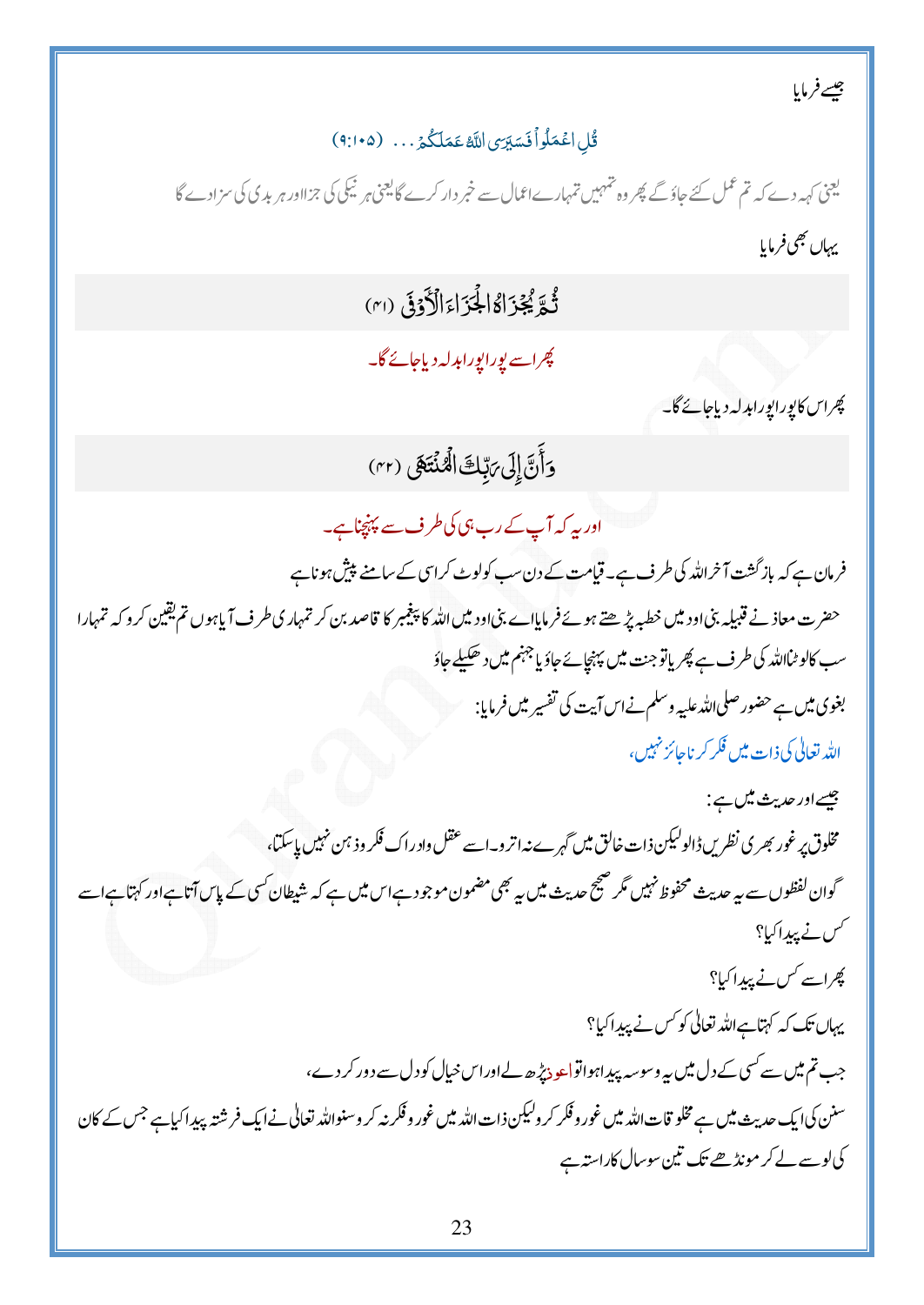# وَأَنَّهُهُوَأَضۡحَكَ وَأَبۡكَى (٣٣)

اور بہ کہ وہی ہنساتاہےاور وہی رلاتاہے۔ پھر فرماناہے کہ بند وں میں بیننے رونے کاماد ہاوران کے اساب بھی اسی نے پیدا کئے ہیں جو بالکل مختلف ہیں وَأَنَّهُ هُوَأَمَاتَ وَأَخْيَا (٣٢)

اور بہ کہ وہی**امار**تاہےاور حلاتاہے۔

وہی موت وحیات کاخالق ہے جیسے فرمایا

الَّذِي بَحَلَقَ الْمَوْتَ وَالْمَمَاةَ (٢٧/٢)

اس نے موت وحیات کو پیدا کی<u>ا</u>

وَأَنَّهُ خَلَقَ الزَّوۡجَيۡنِ الذَّكَرَ وَالْأُنۡثَى (٢٥)

اوراس<u>ی نے جوڑایعنی</u> نرمادہ پیدا کیا۔

ونُ نُطُفَةٍ إِذَا مُمْنَى (٣١)

نطفہ سے جب وہ ٹرکا پاجاتاہے۔

اسی نے نطفہ سے ہر جاندار کو جوڑ جوڑ بنایا، جیسے اور جگہ فرمان ہے

ٲۜڲؘڛٙٮؚ۠ٳٳڷٳڹؙۺٳڹٛٲؘڹٛؽ۠ڗؙڂٛۺڸٞؠ؊ٙٲؘڶڋێڮ۠ۯ۠ڟؙڣؘڐٞڡؚڽۘٛڡؘۑٞ؆ۣؽؠٞؽؘ؊ڂٞۄۜ؆ؘڹؘڡؘڶؘڦؘڐٞڡؘ۬ڂڶڹٙ؋ؘۺۊ<sub>ۜ</sub>ؠ

فَجَعَلَ مِنْهُ الزَّوْجَيْنِ الذَّكَرَ وَالْأُنْثَى - أَلَيْسَ زَلِكَ بِقَادِرٍ عَلَى أَنْ يُجْمِيَ الْمَوْتَى (٢٦،٨٠٤: ٤٥)

کیاانسان سمجھتاہے کہ وہ بیکار چھوڑ دیاجائے گا؟ کیاوہ منی کاقطرہ نہ تھاجو(رحم میں ) ٹرکا پاجاتاہے؟ پھر کیاوہ بستہ خون نہ تھا؟ پھراللہ نےاسے پیدا کیا اور درست کیااوراس سے جوڑے یعنی نرومادہ بنائے کیا(ایپی قدر توں والا ) اللہ اس بات پر قادر نہیں کہ مر دوں کوزندہ کردے۔

دَأَنَّ عَلَيۡهِ التَّشَأُّةَٓالۡأُخۡرَى (٢٤)

ادر یہ کہ اسی کے ذمہ د وبارہ پیدا کرناہے۔

پھر فرماناہات سی پر دو بار ہ زندہ کر نایعنی جیسے اس نے ابتداء پیدا کیااسی طرح مار ڈالنے کے بعد د و بار ہ کی پیدائش بھی اسی کے ذمہ ہے وَأَنَّهُهُوَأَغْنَى وَأَقَٰىَ (٣٨)

اور بہ کہ وہی مالدار بناتا ہے اور سر مایادیتا ہے

24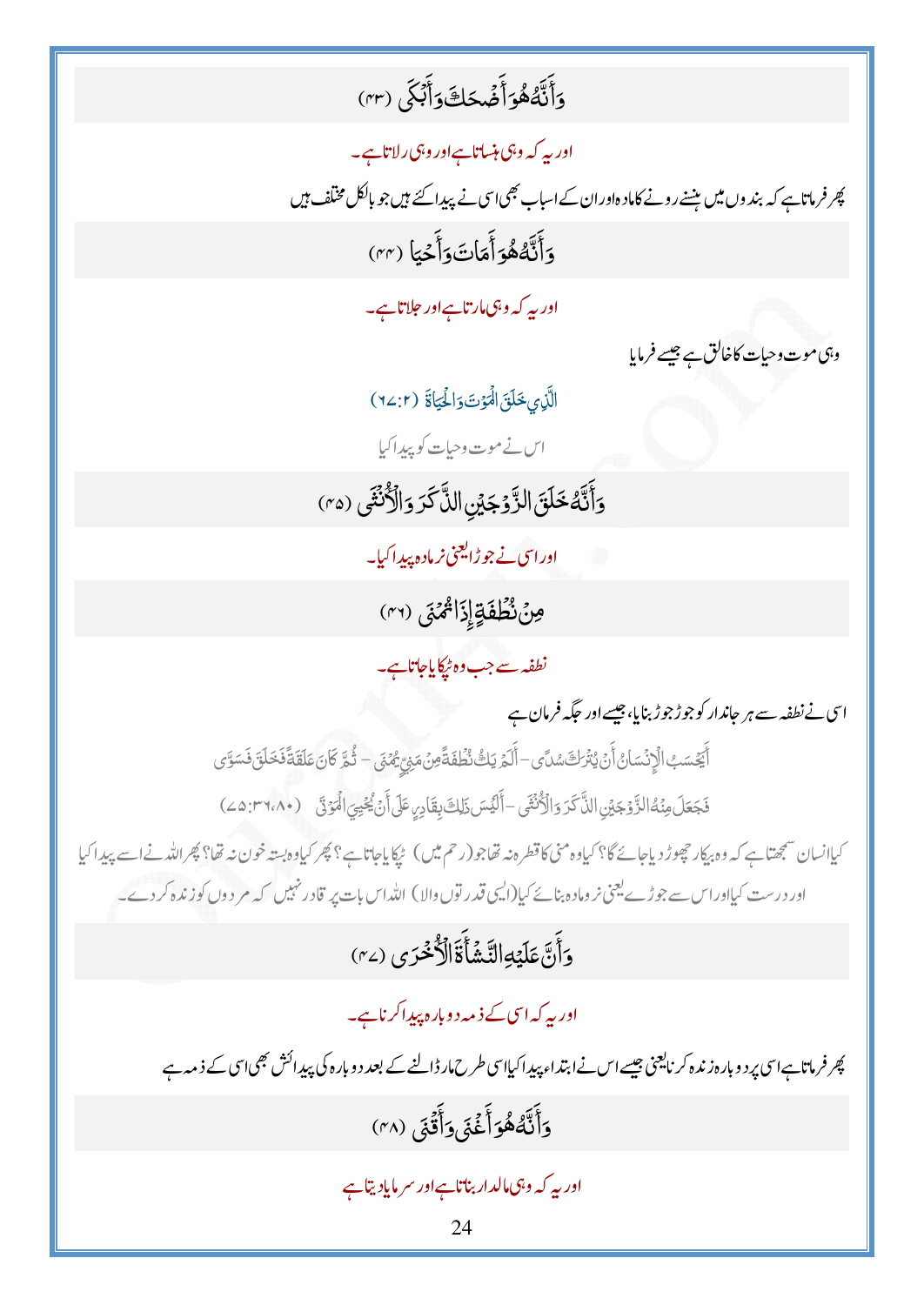اس نےاپنے بند وں کو غنی بناد یلاور مال ان کے قبضہ میں دے دیاہے جوان کے پاس ہی بطور پو ٹجی کے رہتا ہے ا کثر مفسر 'ن کے کلام کاخلاصہ اس مقام پر یہی ہے گو بعض سے مر وی ہے کہ اس نے مال دیااور غلام دیئےاس نے دیااور خوش ہوااسے غنی بناکر اور مخلوق کواس کادست نگر بنادیا جسے چاہاغنی کیا جسے چاہافقیر لیکن ہے پیچھلے دونوں قول لفظ سے پچھ زیادہ مطابقت نہیں رکھتے۔ دَأَنَّهُ هُوَ رَبُّ الشِّعْرَى (٢٩) اور بہ کہ وہی شعر پیٰ(سارے) کارب ہے۔ التِّبِعُوَى اس روشْن سارے كانام ہے جسے مر زم الجوزاء بھی كہتے ہيں بعض عرب اس کی پرستش کرتے تھے،عاد واولی یعنی قوم ہود کو جسے عاد بن ارم بن سام بن نوح بھی کہاجاتا ہےاس نے ان کی نافر مانی کی بناپر تباہ كردياجيسے فرمايا أَلَمْ تَرَ كَيْفَ فَعَلَ رَبُّكَ بِعَادٍ - إِرَهَ ذَاتِ الْعِمَادِ - الَّتِي لَمَ يُُّلُّلُ مِثْلُهَا فِي الْبِلَادِ (١٠٨:١٠٨) کے باتی کیاتونے نہیں دیکھا کہ تی<sub>ں</sub>ے رب نے عاد کے ساتھ کیا کیا؟ یعنی <sub>ار</sub>م کے ساتھ جو بڑے قد آور تھے جن کامثل شہر وں میں پیدائنہیں کیا گیاتھا وَأَنَّهُ أَهۡلَكَ عَادًا الْأُولَى (٥٠) اور یہ کہ اسی نے عاداول کو ہلاک کیاہے۔ پہ قوم بڑی قویااور زور آور تھی۔ساتھ ہی اللہ کی بڑی نافر مان اور رسول سے بڑی سر تاب تھی وَأَمَّاعَادٌّفَأُّهۡلِكُوابِرِيحٖصَرۡصَرٍ عَاتِيَةٍ - سَخَّرَهَاعَلَيۡهِمۡسَبۡمَٓلَيَالٍۥ ۖ فَمَانِيَةَأَيَّامِ حُسُوهًا (٢٩:٦٠٤) اورعاد بیچد تیز و تند ہواسے غارت کر دیئے گئے ان پر ہواکاعذاب آباجوسات را تیں اور آٹھ دن برابر رہا وَثَمُودَفَعَاأَبُقَى (۵۱) اور شمود کو بھی(جن میں سے )ایک کو بھی پاقی نیرر کھا۔ اسی طرح شمودیوں کو بھی <sub>اس</sub> نے ہلاک کر دیاجس میں سے ایک بھی باقی نہ بج<u>ا</u> وَقَوْمَ ثُوحٍ مِنْ قَبَلَّ إِنَّهُمْ كَانُواهُمْ أَظُلَمَ وَأَطَٰقَى (٥٢) اوراس سے پہلے قوم نوح کو، یقیناًوہ بڑے ظالم اور سر کش تھے۔ اوران سے پہلے قوم نوح تباہ ہو چکی ہے جو بڑے ناانصاف اور شریر تھےاور لوط کی بستیاں جنہیں رحمن وقہار نے زیر وزبر کر دیلاور آ سانی پتھر وں سےسب بد کاروں کا ہلاک کردیا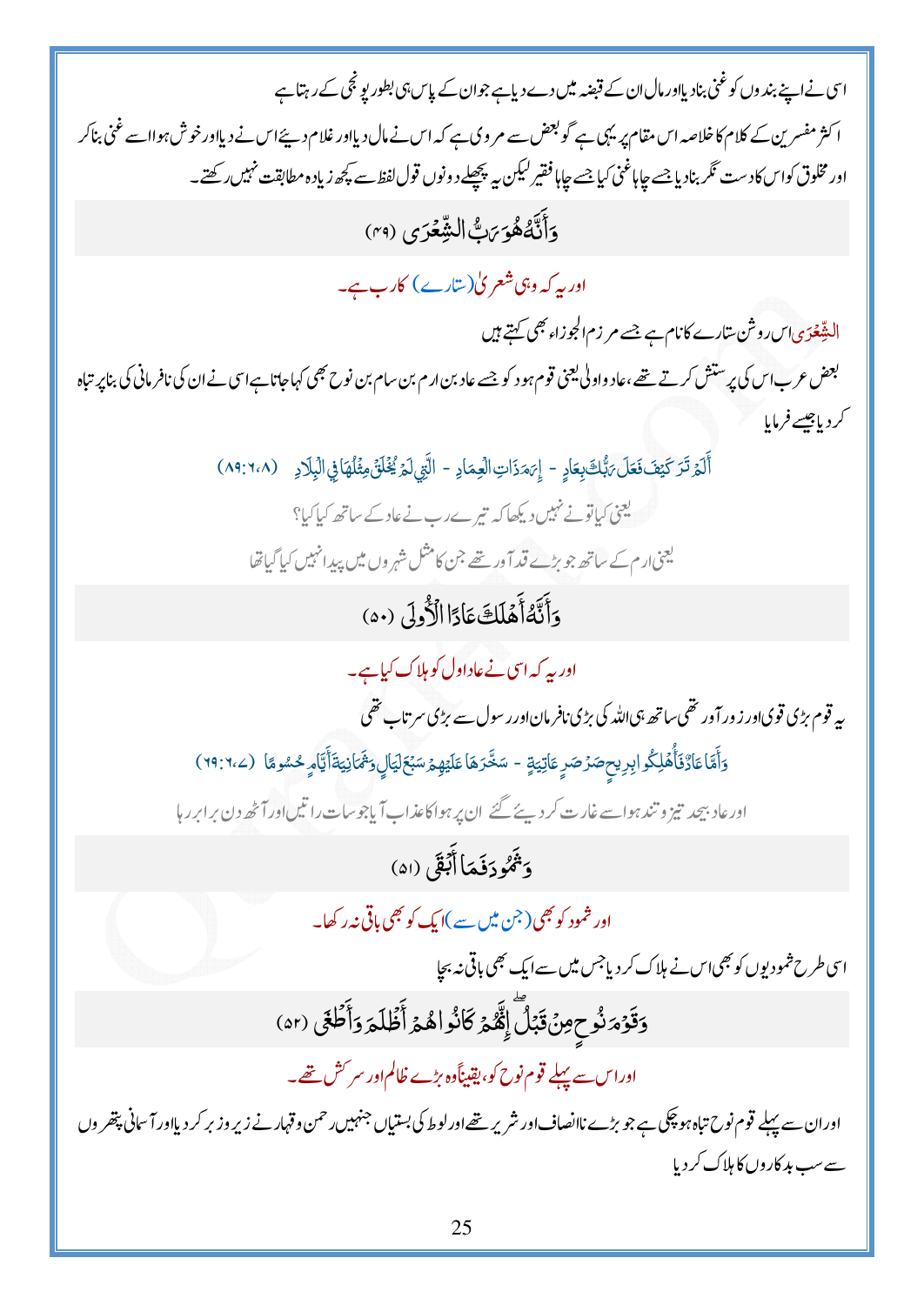وَالْمُؤْتَفِكَةَأَهُوَى (ar)

اور مؤتڤکہ (شہر پااٹی ہوئی بستیوں کو)اسی نےالٹ دیا۔

فَغَشَّاهَامَاغَثْثَى (٥٢)

پھراس پر چھادياجو چھايا

انہیں ایک چیز نے ڈھانپ لیایعن(پتھر وں نے) جن کامینہ ان پر برسااور برے حالوں تباہ ہوئے۔ان بستیوں میں چار لا کھ آدمی آباد تھے آبادی کی کل زمین کی آگ اور گند ھک اور تیل بن کران پر بھڑ ک اٹھی

فَبِأَيِّ آلَاءِ بَرِّبِكَ تَتَمَارَى (۵۵)

یس اے انسان تواپنے رب کی *کس کس نعم*ت کے بارے میں جھگڑے گا؟

پھر فرمایا پھر تواےانسان اپنے رب کی *کس کس نعمت پر جھگڑے گ*ا؟ بعض کہتے ہیں خطاب نبی صلی اللہ علیہ وسلم سے ہے لیکن خطاب کوعام ر کھنا بہت اولی ہے ابن جریر بھی عام رکھنے کو ہی پسند فرماتے ہیں۔ هَذَانَذِيرٌ مِنَ التَّذُّبِ الْأُولَى (٥٢)

یہ (نبی) ڈرانے والے ہیں پہلے ڈرانے والوں میں سے۔

یہ خوف اور ڈر سے آگاہ کرنے والے <del>ہ</del>یں یعنی آنحضرت صلی <sub>اللّٰہ</sub> علیہ وسلم آپ کی رسالت بھی ایسی ہی جیسے آپ سے پہلے رسولوں کی رسالت تھی جیسےاور آیت میں ہے

قُلُ مَا كُنْتُ بِدُعًا مِنَ الرُّسُل (٢٦:٩)

یعنی میں کوئی نیار سول توہوں نہیں رسالت مجھ سے شر و*ع نہی*ں ہوئی بلکہ دینامیں مجھ سے پہلے بھی بہت سے رسول آچکے ہیں أَزِفَتِ الْأَزِفَةُ (٥٤

آنے والی گھڑی قریب آگئی ہے۔

قریب آنے والی کاوقت آئے گایعنی قیامت قریب آگئ۔

لَيۡسَ لَهَاٰمِنۡ دُونِ اللَّهِ كَاشِفَةٌ (٥٨)

اللہ کے سوااس کا(وقت معین پر کھول)د کھانے والااور کو ئی نہیں۔ نہ تواسے کوئی دفع کر سکے نہ اس کے آنے کے صحیح وقت معین کا کسی کوعلم ہے۔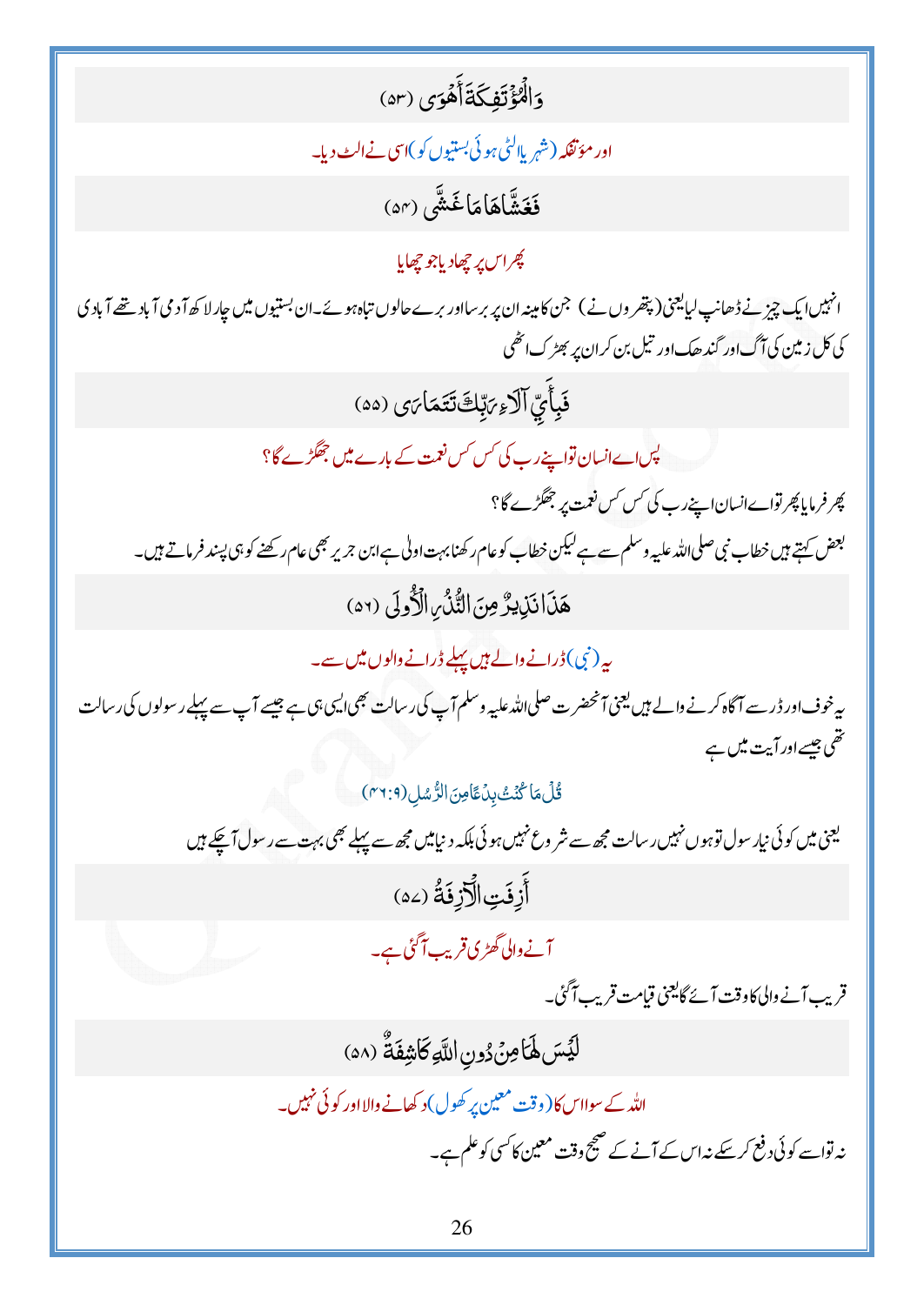<sub>ن</sub>ئ<sub>یٰ</sub>یڈ عربی میں اسے کہتے ہیں مثلاًا یک جماعت ہے جس میں سےایک تتخص نے کوئی ڈراؤنی چیز دیکھی اوراپنی قوم کواس سے آگاہ کرتاہے یعنی ڈر اور خوف سنانے والا جیسے اور آیت میں ہے

> إِنْ هُوَ إِلَّا نَزِيرٌ لَكُمْ بَيْنَ يَدَيِّ عَذَابٍ شَرِيدٍ (٣٣:٣٢) میں تہہیں سخت عذاب سے مطلع کرنے والاہوں

> > حدیث میں ہے تہہیں تھلم کھلاڈرانے والاہوں۔

یعنی جس طرح کوئی شخص *کسی بر*ائی کو دیکھ لے کہ وہ قوم کے قریب پینچ چکی ہے اور پھر جس حالت میں ہواسی میں دوڑا بھاگا آجائےاور قوم کو دفعۃٔ متننہ کر دے کہ دیکھووہ ہلاآر ہی ہے فوراًتدارک کرلواسی طرح قیامت کے ہولناک عذاب بھی لو گوں کی غفلت کی حالت میں ان سے بالکل قریب ہو گئے ہیںاور آنحضرت صلی اللہ علیہ وسلم ان عذابوں سے ہو شیار کررہے ہیں جیسے اس کے بعد کی سورت میں ہے

اِقَتَرَبَتِ السَّاعَةُ (٥٣:١)

قبامت قريب آپجكي

مسنداحمہ کی حدیث میں ہے:

لو گوگناہوں کو چھوٹااور حقیر جاننے سے بچو سنو چھوٹے چھوٹے گناہوں کی مثال ایپی ہے جیسے ایک قافلہ کسی جگہ اتراسب اد حر اد حر چلے گئے اور لکڑیاں سمیٹ کر تھوڑی تھوڑی لے آئے توجاہے ہرایک کے پاس لکڑیاں کم کم ہیں لیکن جب وہ سب جمع کر لی جائیں توایک انبارلگ جاتاہے جس سے دیکیں یک جائیںا سی طرح حچوٹے حچوٹے گناہ جمع ہو کر ڈ حیر لگ جاتا ہےاور اجانک اس گنہگار کو پکڑلیتاہےاور ہلاک ہو جاتاہے

اور حديث ميں ہے:

میر کیاور قیامت کی مثال ایسی ہے پھر آپ نے اپنی شہادت کی اور در میان کی انگلی اٹھاکر ان کافاصلہ د کھایا میر یااور قیامت کی مثال د وساعتوں کی سی ہے میر کیاور آخرت کے دن کی مثال ٹھیک اسی طرح ہے جس طرح ایک قوم نے کسی شخص کواطلاع لانے کے لئے بھیجاس نے دشمن کے لشکر کو

بالکل نزد یک کی کمین گاہ میں چھاپہ مارنے کے لئے تیار دیکھا یہاں تک کہ اسے ڈراگا کہ میرے پہنچنے سے پہلے ہی کہیں ہہ پنچ جائیں تووہا یک ٹیلے یر چڑھ گیااور وہیں کپڑ اہلا ہلاکرانہیںاشارے سے بتادیا کہ خبر دار ہو جاؤد شمن سر پر موجود ہے پس میں ایساہی ڈرانے والاہوں۔ اس حدیث کی شہاد ت میں اور بھی بہت سی حسن اور صحیح حدیثیں موجو دہیں۔

أَفَمِنْهَذَا الْحَرِيثِ تَعَجَبُونَ (٥٩)

پس کیاتم اس بات سے تعجب کرتے ہو؟

پھر مشر کین کےاس قعل پرانکار فرمایا کہ وہ قرآن سنتے ہیں مگراعراض کرتے ہیںاور بے پر واہی بر تے ہیں بلکہ اس کی رحمت سے تعجب کے ساتھ انکار کر ببیٹھتے ہیںاوراس سے مذاق سنتے ہیں گراعراض کرتے ہیںاور بے پر داہی بر تے ہیں بلکہ اس کی رحمت سے تعجب کے ساتھ انکار کر ببیٹھتے ہیںادراس سے مذاق اور منسی کرنے لگتے ہیں